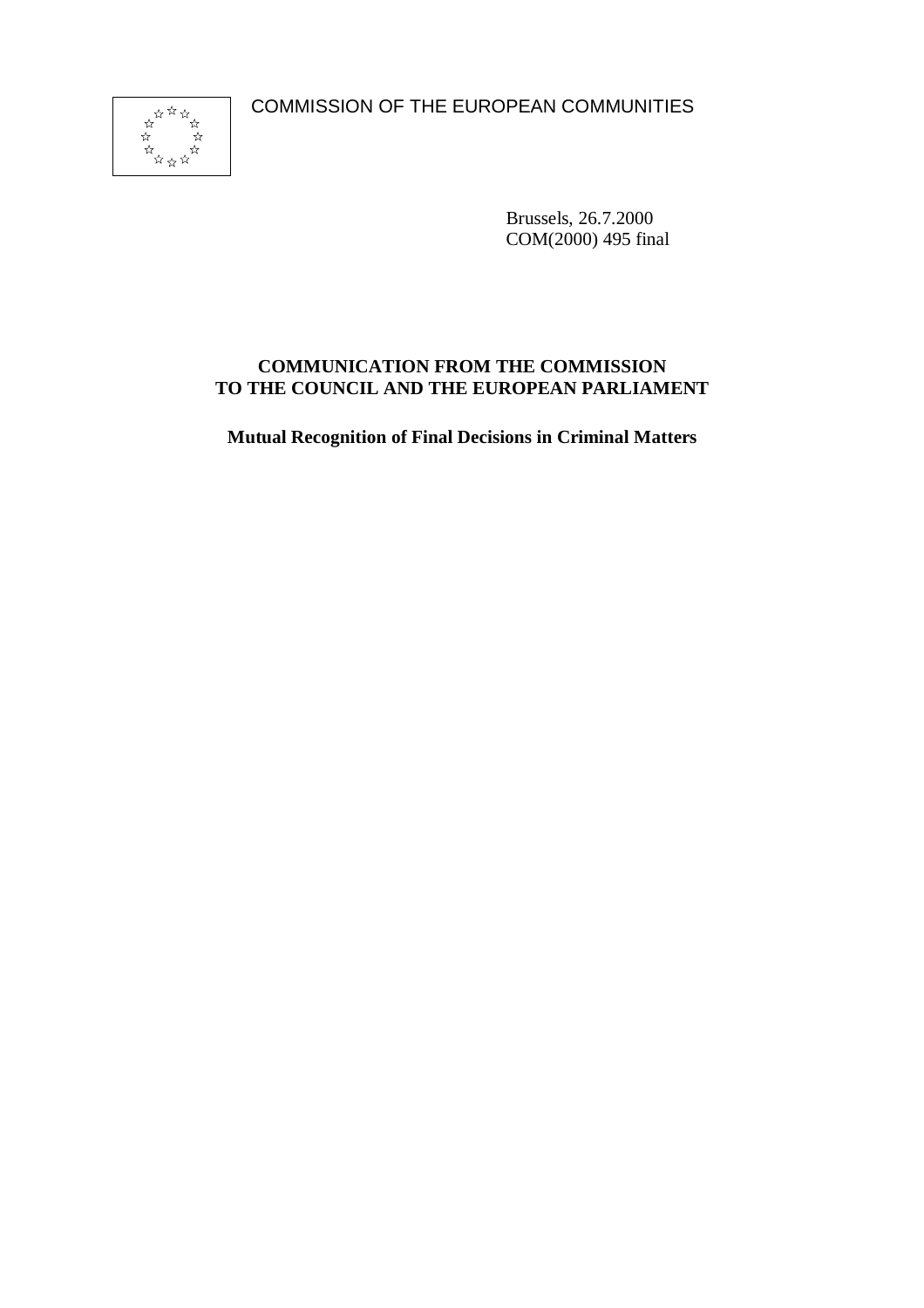### **COMMUNICATION FROM THE COMMISSION TO THE COUNCIL AND THE EUROPEAN PARLIAMENT**

#### **Mutual Recognition of Final Decisions in Criminal Matters**

#### **INTRODUCTION**

Article 31 (a) TEU foresees that common action on judicial cooperation in criminal matters shall include "facilitating and accelerating cooperation between competent ministries and judicial or equivalent authorities of the Member States in relation to […] the enforcement of decisions." Traditional judicial cooperation in criminal matters is based on a variety of international legal instruments, which are overwhelmingly characterised by what one might call the "request"-principle: One sovereign state makes a request to another sovereign state, who then determines whether it will or will not comply with this request. Sometimes, the rules on compliance are rather strict, not leaving much of a choice; on other occasions, the requested state is quite free in its decision. In almost all cases, the requesting state must await the reply to its request before it gets what its authorities need in order to pursue a criminal case.

This traditional system is not only slow, but also cumbersome, and sometimes it is quite uncertain what results a judge or prosecutor who makes a request will get. Thus, borrowing from concepts that have worked very well in the creation of the Single Market, the idea was born that judicial cooperation might also benefit from the concept of mutual recognition, which, simply stated, means that once a certain measure, such as a decision taken by a judge in exercising his or her official powers in one Member State, has been taken, that measure -– in so far as it has extranational implications - would automatically be accepted in all other Member States, and have the same or at least similar effects there. The Commission is well aware of the fact that what might sound simple is indeed very tricky when one begins to look at the details, and it is a main purpose of this Communication to show how the Commission envisages how the European Union might be able to overcome these difficulties.

It is worth recalling that the Tampere European Council stated that "enhanced mutual recognition of judicial decisions and judgements and the necessary approximation of legislation would facilitate cooperation between authorities and the judicial protection of individual rights." Mutual recognition should thus ensure not only that sentences are enforced, but also that they will be served in a way that protects individual rights. For example, enforcement in another Member State should also be sought when it permits a better social reintegration of the offender.

The principle of mutual recognition is valuable both with regard to decisions taken before a final decision, in particular a judgment, is taken, and with regard to such final decisions themselves. This Communication concentrates on mutual recognition of final decisions.

The present Communication states the Commission's thinking on the subject of mutual recognition of final decisions in criminal matters. This is a new and complex subject. In many cases, the Communication does not attempt to give final answers to the questions that arise, but tries to identify possible ways forward.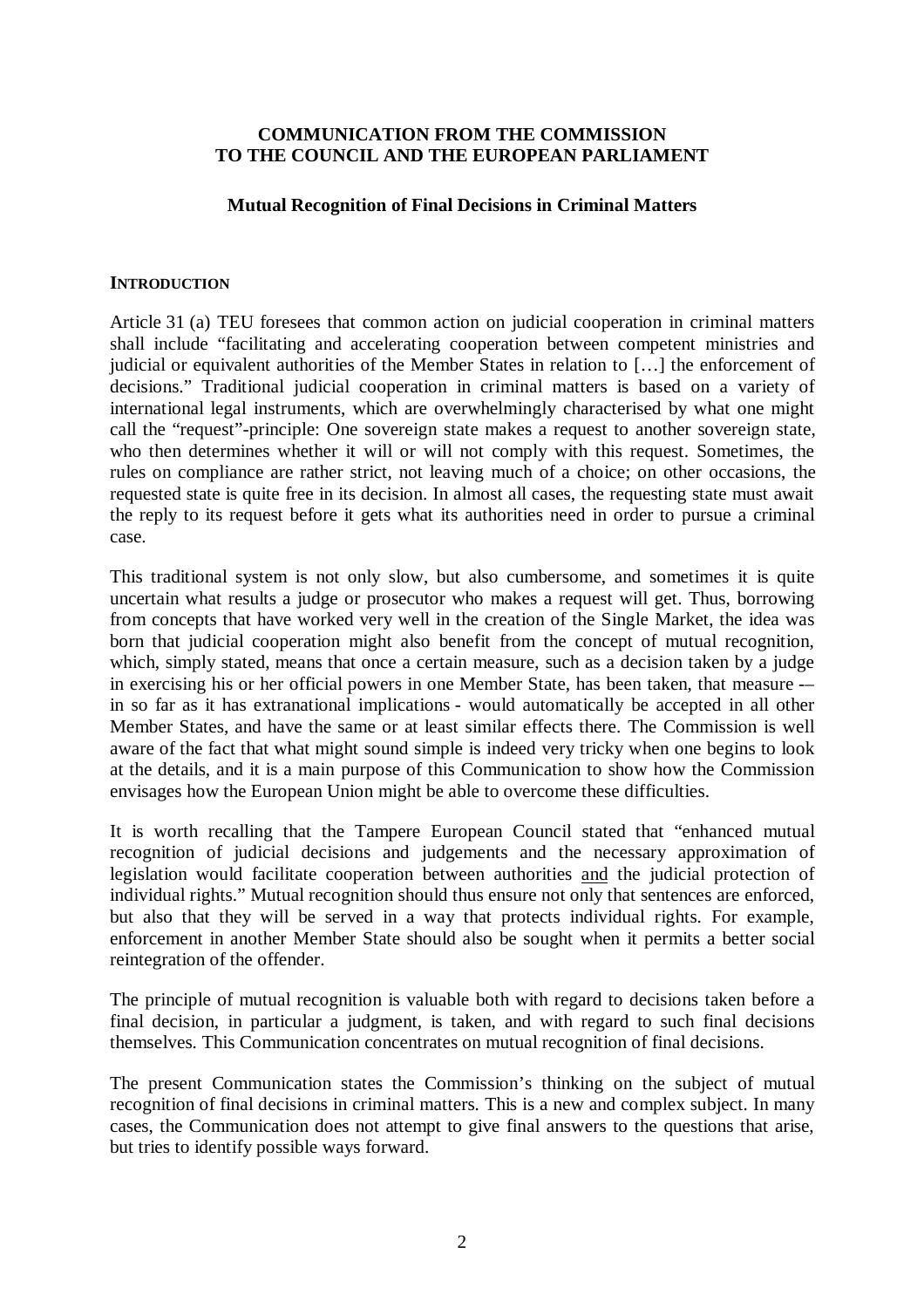The second main purpose of the Communication is to make a contribution to the programme of measures to implement the principle of mutual recognition demanded by the October 1999 Tampere European Council on Justice and Home Affairs.

The Commission invites the European Parliament and the Council to take note of this Communication and to let the Commission have their respective views on the points presented.

## **1. HISTORICAL BACKGROUND**

The 15/16 June 1998 **Cardiff** European Council asked the Council to identify the scope for greater mutual recognition of decisions of the Member States' courts<sup>1</sup>.

The **Action Plan** of 3 December 1998 of the Council and the Commission on how best to implement the provisions of the Treaty of Amsterdam on an area of freedom, security and justice<sup>2</sup> also deals with mutual recognition of criminal decisions. Point  $45/f$  asks for the initiation of a process with a view to facilitating mutual recognition of decisions and enforcement of judgments in criminal matters within two years after the entry into force of the Treaty of Amsterdam.

Work on mutual recognition of decisions in criminal matters started in various subgroups of the Council in 1999, and the 15/16 October **Tampere** Special European Council on Justice and Home Affairs Matters demanded that the principle of mutual recognition should become a cornerstone of judicial co-operation in both civil and criminal matters within the  $EU^3$ . More specifically, the Council and the Commission were asked to adopt, by December 2000, a programme of measures to implement the principle of mutual recognition. In this programme, work should also be launched on those aspects of procedural law on which common minimum standards are considered necessary in order to facilitate the application of the principle of mutual recognition, respecting the fundamental legal principles of the  $MS<sup>4</sup>$ .

Over the last months, work in the Council's subgroups has concentrated on two aspects of mutual recognition: 1) a programme of measures to be taken with regard to mutual recognition, and 2) mutual recognition of decisions on freezing of assets. Given that many types of assets in general and in particular money in bank accounts can be moved around very quickly indeed, nationally, within the European Community, and even world-wide, it would seem that in the field of freezing of assets, speed is of the utmost importance if law enforcement agencies are to stand any chance of success. Accordingly, the need for an international regime that would make such speed possible is great, and the principle of mutual recognition very much promises to contribute to satisfying this need.

## **2. THE COMMISSION'S APPROACH**

The Commission very much welcomes that work on the issues outlined above is already underway. However, mutual recognition of decisions dealing with freezing of assets is only

<sup>&</sup>lt;sup>1</sup> Presidency conclusion no. 39.

<sup>&</sup>lt;sup>2</sup> Official Journal (OJ) C 19/1 of 23 January 1999.

<sup>&</sup>lt;sup>3</sup> Presidency conclusion no. 33.

<sup>4</sup> Presidency conclusion no. 37.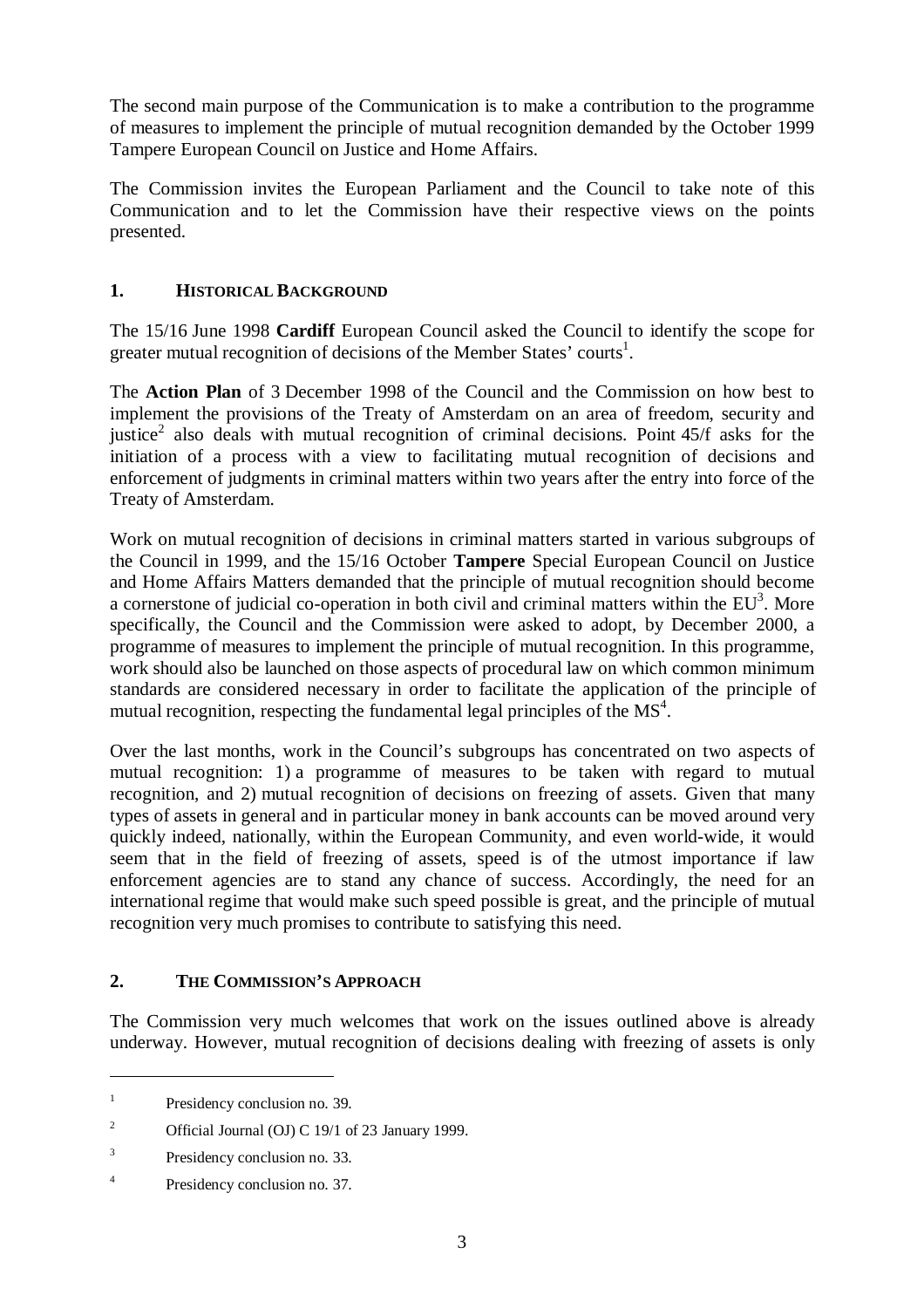one aspect of the whole field of mutual recognition. Not only should the ongoing work be complemented by establishing rules on the recognition of final decisions that deal with the question of whether the frozen assets should be released or actually confiscated, but the principle of mutual recognition should be generally established with regards to both procedural and material decisions. The present Communication is intended to cover the part of the spectrum dealing with mutual recognition of final material decisions.

This Communication is not intended to cover the field of extradition as such. In the long run, extradition between EU Member States may become unnecessary, if decisions taken in another Member State are simply recognised in all other Member States. Until that is the case, a separate effort may be required. In any event, in line with Tampere conclusion no 35, extradition will have to be the subject of special attention in a separate effort.

In order to prepare this Communication, the Commission Services have held two meetings on the subject, with independent and government experts on 10 and 31 May 2000, respectively. The purpose of these meetings was to provide the Commission with feedback on an outline paper that had been drafted on the matter. This communication is based on the feedback provided by the experts and the thoughts developed within the Commission itself.

## **3. THE TERM "MUTUAL RECOGNITION OF FINAL DECISIONS IN CRIMINAL MATTERS"**

## **3.1. "Mutual Recognition"**

Mutual recognition is a principle that is widely understood as being based on the thought that while another state may not deal with a certain matter in the same or even a similar way as one's own state, the results will be such that they are accepted as equivalent to decisions by one's own state. Mutual trust is an important element, not only trust in the adequacy of one's partners rules, but also trust that these rules are correctly applied.

Based on this idea of equivalence and the trust it is based on, the results the other state has reached are allowed to take effect in one's own sphere of legal influence. On this basis, a decision taken by an authority in one state could be accepted as such in another state, even though a comparable authority may not even exist in that state, or could not take such decisions, or would have taken an entirely different decision in a comparable case.

Recognising a foreign decision in criminal matters could be understood as giving it effect outside of the state in which it has been rendered, be it by according it the legal effects foreseen for it by the foreign criminal law, or be it by taking it into account in order to make it have the effects foreseen by the criminal law of the recognising state.

Not always, but often, the concept of mutual recognition goes hand in hand with a certain degree of standardisation of the way states do things. Such standardisation indeed often makes it easier to accept results reached in another state. On the other hand, mutual recognition can to some degree make standardisation unnecessary.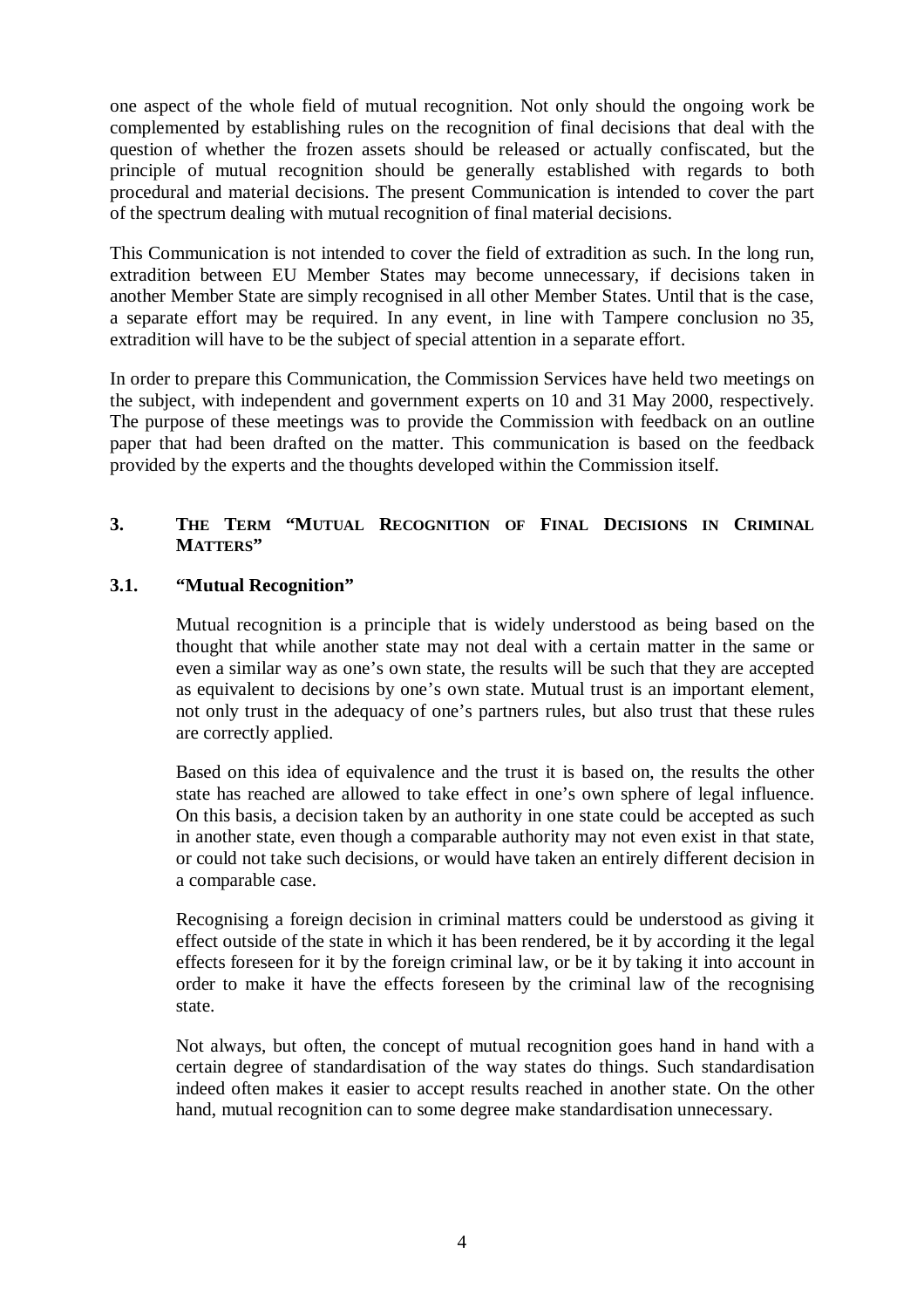### **3.2. "Final Decisions"**

The definition of this term, notably of the "final" element, has proven to be difficult. A decision as such is understood here as an act by which a certain matter is resolved in a binding way. As a working definition of a final decision, we suggest to include all decisions that rule on the substance of a criminal case, and against which no more ordinary appeal is possible, or, where such an appeal is still possible, it has no suspensive effect<sup>5</sup>.

This working definition is intended to cover not only decisions by courts, but also any other decisions that fulfils the criteria set out. For example, as the case may be under a Member State's law, the results of victim-offender mediation, or agreements between a suspect and prosecution services, would also be included, if they have as their effect that no further charges can be brought for the same act.

An important question to be addressed in this context is whether decisions taken by administrative authorities should also be subject to mutual recognition. For example, the 1968 Brussels Convention in its Article 25 limits the scope of its recognition and enforcement provisions to decisions given by a court or tribunal. Regarding "criminal matters" as defined below, however, several Member States of the EU have chosen to also let administrative authorities take certain decisions. Therefore, a mutual recognition regime would not be complete if it did not include such decisions. This is also in line with both the 1970 Convention on the International Validity of Criminal Judgements (Article 1b) and the 1991 Convention on the Enforcement of Foreign Criminal Sentences (Article 1.1.a). Furthermore, operational considerations also support this approach: the liability of legal entities where a criminal offence is committed on their behalf or for their benefit, for instance, is not (yet) of a criminal nature in several Member States. A distinction based on the authority having competence to decide could have a distortive effect.

## **3.3. "Criminal Matters"**

(Material) criminal law is traditionally understood as the rules whereby a state foresees sanctions as a reaction to behaviour that it deems incompatible with its social norms, for the purpose of deterring the offender from repeating his offences and deterring others from committing similar acts. Recently, this understanding has widened to include elements of rehabilitation (for example, drug treatment orders).

Furthermore, measures have been taken, not least at the level of the European Union, that foresee responsibility of legal persons for criminal acts<sup>6</sup>. This responsibility can be of a criminal law nature. It is suggested that also measures of a non-criminal

<sup>&</sup>lt;sup>5</sup> Such a definition is somewhat in line with provisions already in force with regard to mutual recognition of decisions in **civil and commercial** matters, in the Convention on jurisdiction and the enforcement of judgements in civil and commercial matters (1968 Brussels Convention) (consolidated text in OJ C 27 of 26 January 1998).

<sup>&</sup>lt;sup>6</sup> See for example Article 3 of the Second Protocol to the Convention on the protection of the European Communities' financial interests, (OJ C 221 of 19 July 1997), Article 3 of the Joint Action of 21 December 1998 on making it a criminal offence to participate in a criminal organisation in the Member States of the European Union (OJ L 351 of 29 December 1998), and Article 8 of the Framework Decision of 29 May 2000 on increasing protection by criminal penalties and other sanctions against counterfeiting in connection with the introduction of the Euro (OJ L 140 of 14 June 2000).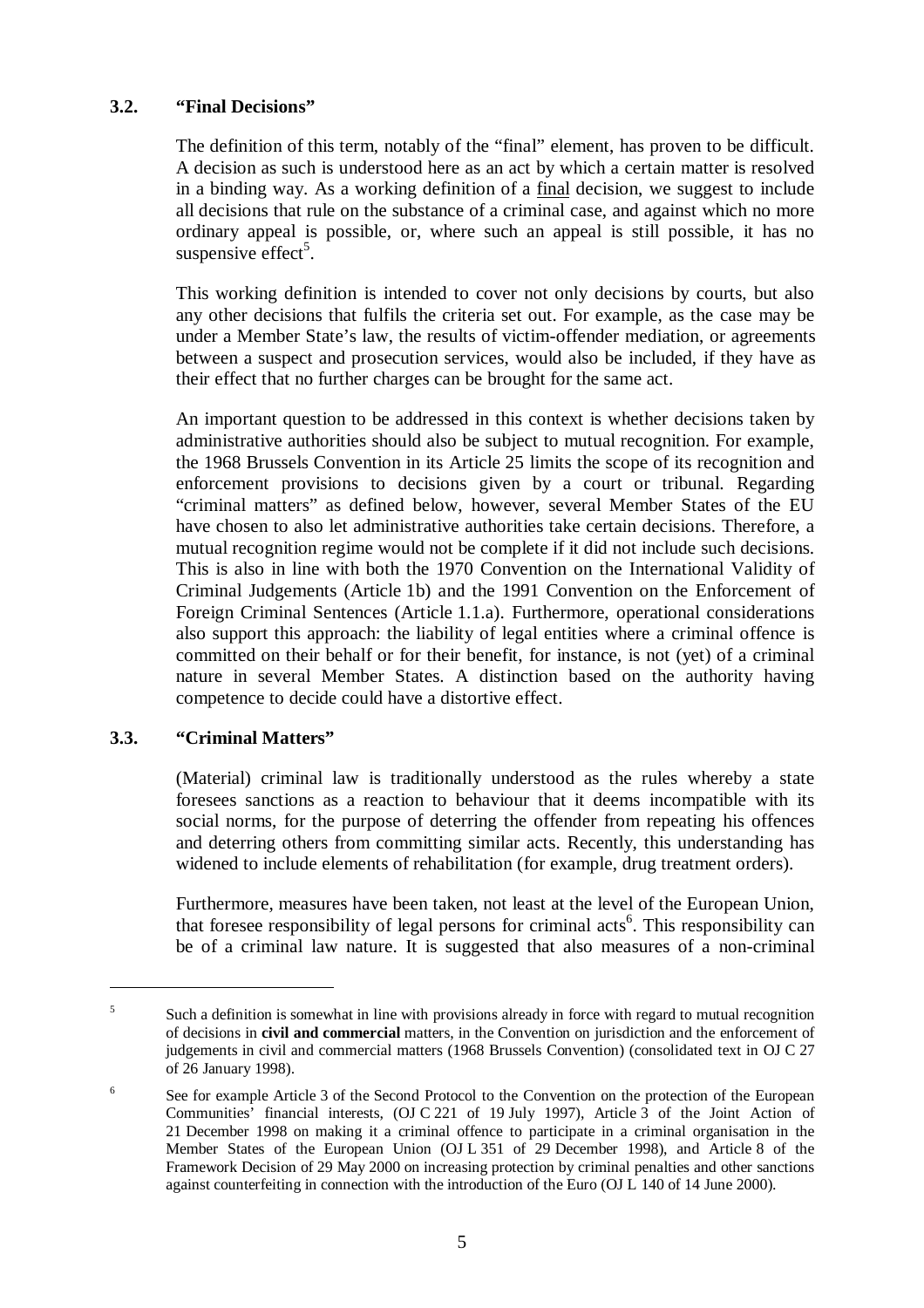nature should be understood as dealing with "criminal matters" in so far as they are necessary to ensure that legal persons can be held liable for criminal offences committed for their benefit by natural persons holding leading positions within these legal persons.

### **4. EXISTING INTERNATIONAL LEGAL INSTRUMENTS**

As for recognition of final decisions, several instruments are already in existence. The 1970 The Hague Convention on the International Validity of Criminal Judgements was prepared in the Council of Europe and opened for signature. And the EC Member States adopted, in Brussels, on 13 November 1991, the Convention on the Enforcement of Foreign Criminal Sentences. Both these instruments have been poorly ratified, however. A third example, the 1998 EU Convention on Driving Disqualifications, adopted under the Maastricht Treaty, has so far not been ratified by a single EU Member State. The Convention Implementing the Schengen Agreement of 14 June 1985 on the Gradual Abolition of Checks at their Common Borders (Schengen, 19 June 1990) contains in its Title III, Chapter 3 rules on the application of the *ne bis in idem* principle (Articles 54 – 58). In the Schengen framework was also adopted the Agreement on Cooperation in Proceedings for Road Traffic Offences and the Enforcement of Financial Penalties Imposed in Respect thereof<sup>78</sup>.

At the time being, none of these existing instruments is in force among all the EU Member States. Furthermore, it appears that their content would not be sufficient to establish a full regime of mutual recognition.

## **5. KNOWLEDGE OF PENDING PROCEDURES AND DECISIONS TAKEN IN OTHER MEMBER STATES**

In order to be able to recognise a decision taken in another Member State, one must first of all know that such a decision exists, and what its content is. In some situations, the accused can be expected to inform the authorities of the existence of such a decision, notably where this is to his or her advantage, such as in cases where *ne bis in idem* would apply. But in other cases, no such information can be expected. Even when the person concerned informs the authorities, they need to find out whether the information is correct. In this context, since many decisions originating from another Member State will not have been drafted in the working language of the authority concerned, translation will also be required.

It appears there is no European registry of sentences that could be used for this purpose<sup>9</sup>. It would be very useful to establish such a European registry of criminal sentences passed, but

 $7^7$  Decision dated 28 April 1999 (SCH/Com-ex (99) 11 Rev 2).

<sup>&</sup>lt;sup>8</sup> In civil and commercial matters, for instance, the 1968 Brussels Convention on Jurisdiction and the Enforcement of Judgements in Civil and Commercial Matters creates a mechanism which, while implying an exequatur procedure before a decision can be enforced in another Member State, nevertheless provides that the decision itself cannot be challenged on grounds of substance (Article 29) and receives automatic recognition (Article 26).

<sup>&</sup>lt;sup>9</sup> In the context of developing an EU Strategy on Prevention and Control of Organised Crime for the Beginning of the New Millennium (OJ C 124 of 3 May 2000), it has been envisaged to recommend the creation of a single database of persons who have committed offences connected with organised crime, while taking full account of data protection requirements. This proposal was built upon previous recommendations in the Action Plan to Combat Organized Crime, adopted by the Council on 28 April 1997 (OJ C 251 of 15 August 1997), which called for the exclusion of persons who have committed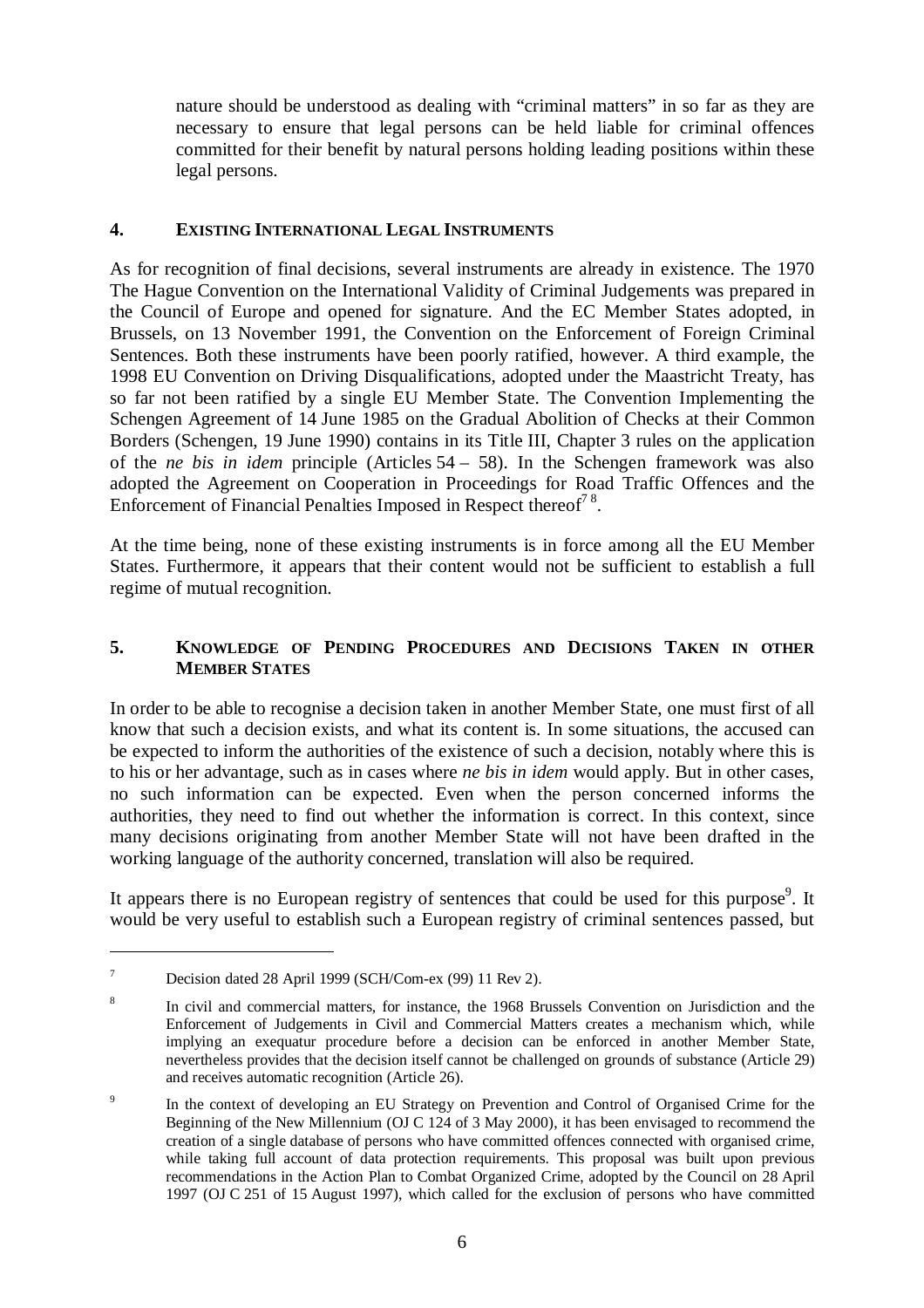also of procedures pending before authorities that will decide on the substance of the matter<sup>10</sup> is. A two-step-approach could be envisaged: the first step would be limited to developing common European multi-language forms that could be used to request information on existing criminal records. By using such forms, practitioners could send a demand for information to the competent (central, one would hope) authorities of all other EU MS to find out whether a person they are dealing with has a criminal history there.

In a second stage, a true central European Criminal Registry should be created. This would not only allow appropriate reactions to recidivism, but also enable prosecuting authorities to quickly and in a simple way check whether procedures have already commenced with regard to a certain person. This, in turn, would not only allow them to avoid bringing charges which would be struck down due to *ne bis in idem*, but could also provide them with valuable information in the investigations of crimes that the person concerned might be involved in. A central registry would also contribute enormously to the EU-wide enforcement of disqualification decisions. Setting up such a European registry of criminal sentences passed and procedures pending requires addressing a number of practical and legal issues among which prominently figures the question of responsibility for entering and keeping updated the information contained in the registers. Data protection would have to be ensured, requiring provisions to be made for questions such as access to data, the right to have data corrected, etc. Furthermore, funds would have to be made available to cover the running cost of the system. The European registry should be accessible via electronic links in order to increase speed and user-friendliness. The centralised registry would not necessarily require a central computer holding all the relevant data, but it might suffice to create links to national registers<sup>11</sup>.

National laws on criminal records can be expected to vary considerably. For example, different Member States may have different rules as to what kind of convictions are entered into the registry, how long the entry is kept, who has access to the registry, etc. It does not appear necessary to fully harmonise these rules. However, certain minimum standards may have to be established, notably with regard to what data would have to be entered into the system. Furthermore, it would have to be ensured that those requesting information from another Member State have the same access rights as those requesting from within the Member State concerned. The electronic compatibility of the national registries with the European registry system would of course also have to be ensured.

such offences from participation in tender procedures and from receiving subsidies or governmental licences (recommendation No. 7). Similarly, the Commission's communication of 1997 on a Union policy against corruption was requesting the establishment of some form of comprehensive blacklisting system applicable to areas where Community finances were at risk. However, the idea of a database met strong reservations from some Member States, and the wording was replaced by a reference to "an effective mechanism allowing the early identification" of offenders.

<sup>&</sup>lt;sup>10</sup> See also Recommendation 49(e) of the Action Plan of the Council and the Commission on how Best to Implement the Provisions of the Treaty of Amsterdam on an Area of Freedom, Security and Justice, adopted by the Justice and Home Affairs Council in Vienna on 3 December 1998 (OJ C 19 of 23 January 1999).

<sup>&</sup>lt;sup>11</sup> The initiative Germany has recently launched on creating a unit to facilitate the proper coordination of national prosecuting authorities and of supporting criminal investigations (EUROJUST) foresees a role for EUROJUST with regard to the European criminal registry (draft Article 6).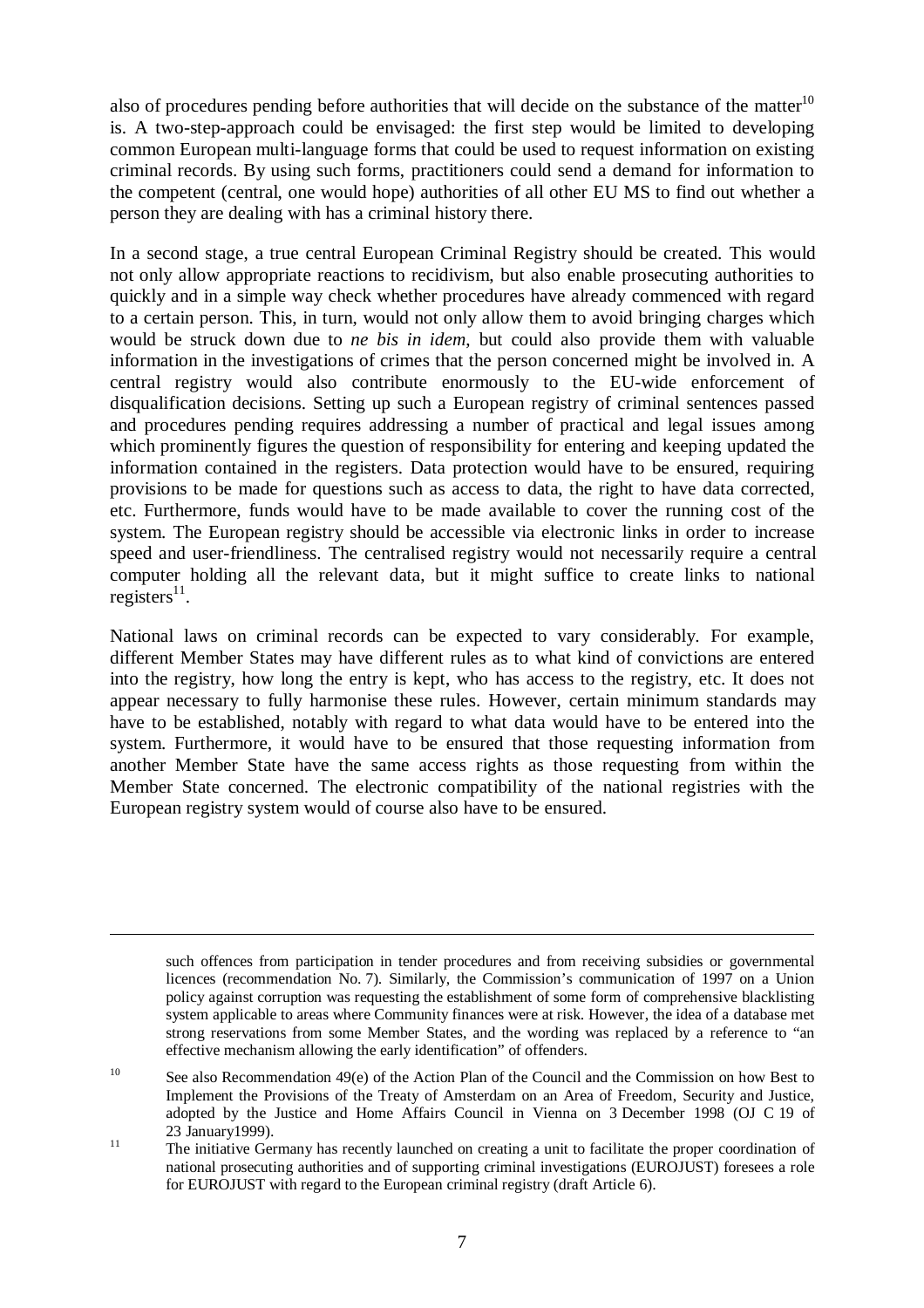#### **6. THE VARIOUS ASPECTS OF MUTUAL RECOGNITION**

#### **6.1. Enforcing Decisions**

Recognising a decision means first and foremost to do what is ordered in the decision, to enforce it.

Some of the existing international legal instruments foresee that this is done indirectly by way of converting the foreign decision into a new national decision, which in turn may be either a formal decision, fully reproducing the original one, or a decision "assimilating", as it were, the foreign decision, i.e. taking the decision which the authorities could have made if they had dealt with the case originally. Both the 1991 European Political Cooperation Convention on the Enforcement of Foreign Criminal Sentences and the 1998 EU Convention on Driving Disqualifications offer some options in that respect.

It is, however, obvious from the context that the Tampere conclusions indicate a preference for direct enforcement. Indeed, paragraph 34 (regarding civil matters) seeks to abolish intermediate procedures and paragraph 35 (relating to extradition) asks to replace extradition by a simple transfer of persons who are fleeing from justice after having been finally sentenced. It can therefore be reasonably assumed that as far as possible, the general objective of mutual recognition should be to give full and direct effect to a final decision throughout the Union.

From a practical point of view, a distinction has to be drawn between enforcing sanctions which can be carried out in another Member States on the basis of a bilateral request on the one hand (such as imprisonment, pecuniary penalties or alternative sanctions) and disqualifications on the other hand (for a detailed analysis of the questions relevant for the enforcement of various types of sanctions, see chapter 9).

#### **6.2. "Ne bis in idem"**

Recognising a judgement means also taking it into account. One aspect of this is the so-called *"ne bis in idem"* principle<sup>12</sup>, which demands that once certain persons have been subject to a decision on certain facts and legal norms to be applied, they should not be the subject of further decisions on the same matter.

Current legislation in Member States appears to be aligned with one of the following two forms of this principle: Sometimes, where there has already been a prior conviction for the same act in another country, the sentence having been handed down must be taken into account in a way that leads to a reduction of the second

<sup>&</sup>lt;sup>12</sup> This principle is the subject of the 1987 Convention on Double Jeopardy signed in Brussels in the context of the European Political Cooperation. This convention, however, has only been ratified by nine Member States. The Council of Europe's 1970 International Validity of Judgements and 1972 Transfer of Proceedings in Criminal Matters Conventions also contain rules on *ne bis in idem.* There are also EU instruments that contain the *ne bis in idem* principle, such as the 1995 Convention on the Protection of the European Communities' Financial Interest and the 1997 Convention on the Fight against Corruption. The Schengen Implementation Convention of 14 June 1990 in its Title III, Chapter 3, Articles 54 – 58, also contains provisions on *ne bis in idem,* prohibiting sentencing and even prosecution where a decision has already been taken.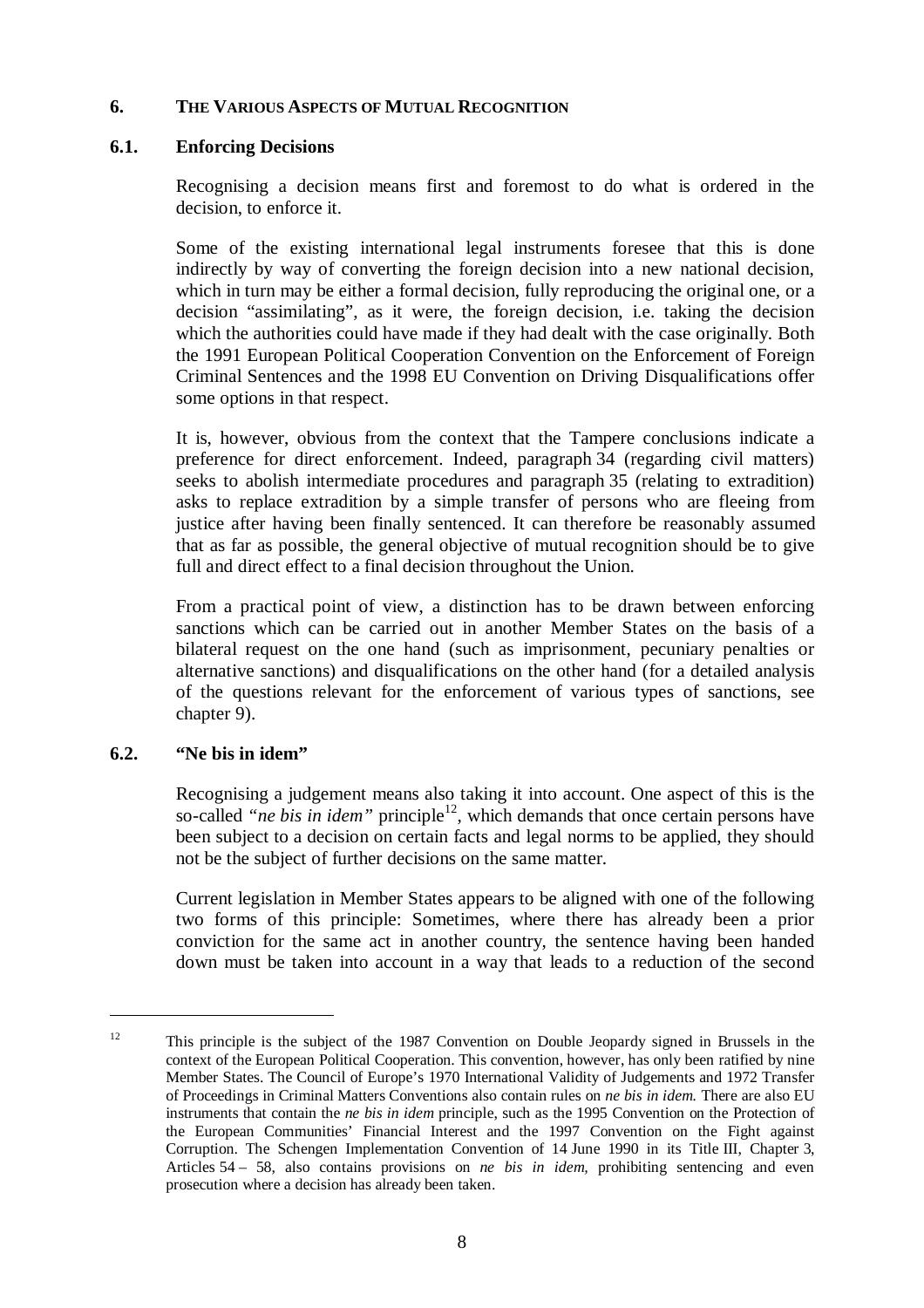sentence. ("Anrechnungsprinzip" - principle of taking into account)<sup>13</sup> The "Erledigungsprinzip" (principle of exhaustion of proceedings) forbids a second decision on the same matter (and with regard to the same person[s]) altogether.

Full mutual recognition as envisaged to be achieved among EU Member States would have to be based on the principle that a decision taken by no matter which authority in the EU fully deals with the issue and that no further decision needs to be taken at all, i.e. the principle of exhaustion. In other words, if someone was convicted or acquitted<sup>14</sup> for a criminal offence committed in Member State A, he should not be prosecuted for the same facts, however they may be qualified, in Member State B, even if Member State B has jurisdiction over the facts (because e.g. the person in question is a national of Member State B) and even if in Member State B, a different judgement could have been pronounced (e.g. because the offence in question can be punished by longer deprivation of liberty).

While *ne bis in idem* might appear simple in principle, there are numerous problems in the detail. These questions centre on the definition of what is understood by "idem", "the same facts" or "the same offence". With regard to the relations among EU Member States, existing international legal instruments may have to be complemented, possibly replaced by an instrument more clearly regulating *ne bis in idem*.

In any event, the occasions when difficulties associated with *ne bis in idem* arise can be expected to become much fewer once a European registry of pending criminal cases and decisions allows much better coordination of prosecutions among the EU Member States. Furthermore, an EU-wide system of jurisdiction would all but make *ne bis in idem* unnecessary at EU level, given that for each case, only one Member State would be competent to rule.

## **6.3. Other Effects on Further Decisions**

Another way of taking a final decision into consideration is that when at a later point in time, a new decision concerning another offence is taken, the fact that someone has been previously convicted is taken into account, i.e. one considers that the person is a recidivist and that (s)he should be sentenced more severely because of that aggravating factor. There is no convention dealing with this aspect and maybe there is no need for international legal rules on this question since national legal systems may leave the judge free to take into account not only the circumstances surrounding the facts, but also the past criminal record of the prosecuted person. However, there seems to be a need to ensure that authorities will know of previous convictions. The offender him- or herself cannot be expected to draw their attention to previous convictions (see chapter 5).

<sup>&</sup>lt;sup>13</sup> For example, a person has been convicted for a certain offence in country A, the sentence being two years imprisonment. Country B also has jurisdiction for the matter and the sentence that would be handed down being five years. If country B follows the principle of taking into account, the actual sentence there would be five minus two, thus three years imprisonment.<br><sup>14</sup> Current national laws or even international legal instruments appear to not always foresee *ne bis in idem* 

effect also for acquitting decisions. Sometimes, a distinction is being made between acquittal for lack of evidence that the alleged act was actually committed (In such cases, *ne bis in idem* is usually accepted.) and cases where the act committed is not considered as an offence by the state having rendered the decision (In such cases, *ne bis in idem* is often not accepted.)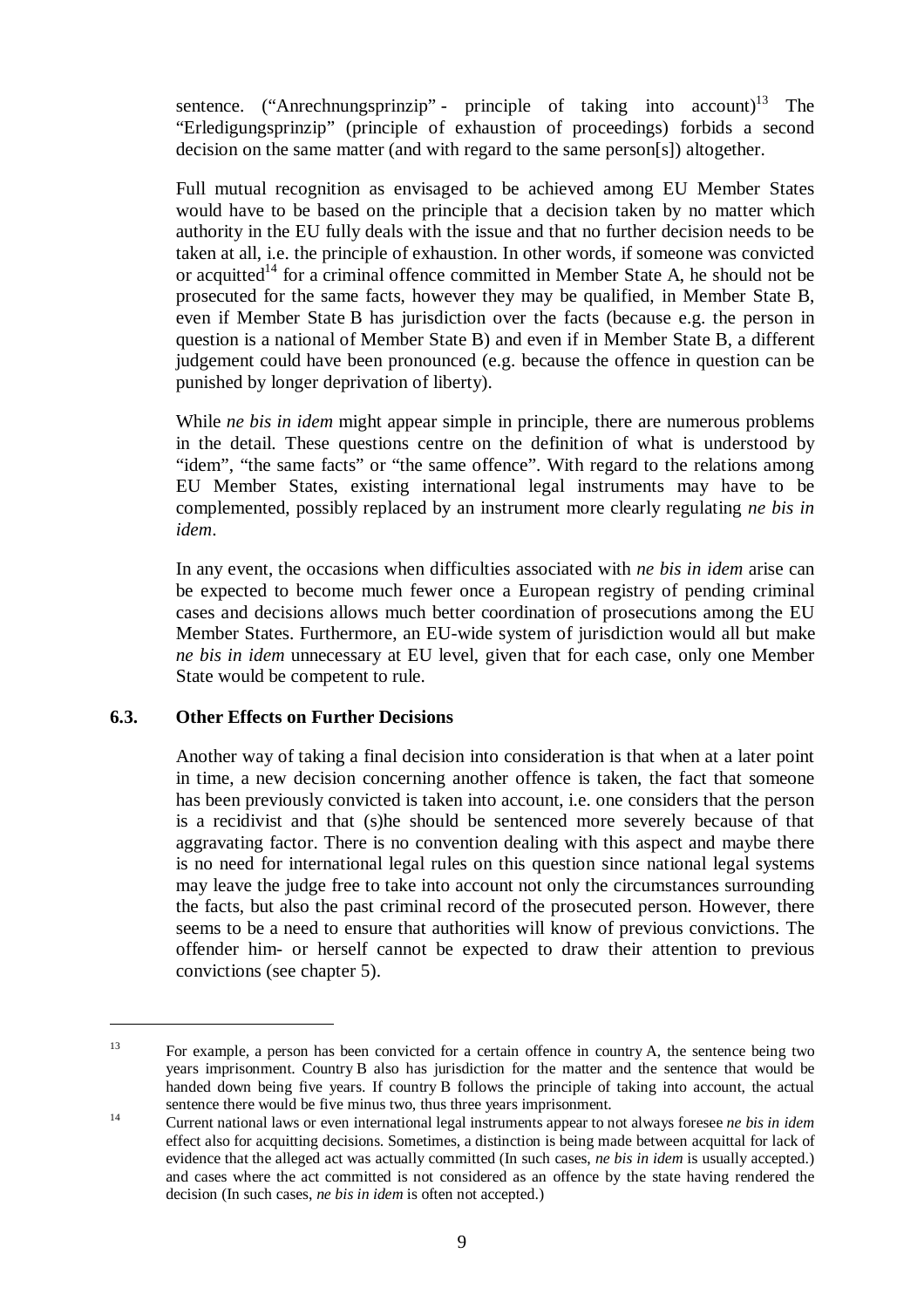"Taking into account" should not only work to the detriment of the offender: many national criminal laws foresee mechanisms that ensure that for multiple offences, sanctions are not strictly accumulated. For example, a professional car thief who is caught having stolen 15 vehicles in one Member State, the penalty for each theft individually being three years' imprisonment, would not be sentenced to 45 years. It appears that most or all of the Member States' laws contain mechanisms that might lead to a more severe penalty than for someone who has just committed a single offence, but that no strict accumulation would take place.

One can imagine the same number of offences taking place, not all in one Member State, but in 15 different Member States. All these Member States might, at the same time, but independently prosecute "their" case, each of them coming to a sentence of three years. Even under the current system, this could lead to the following situation: Once the offender has served his sentence in the Member State where he has first been imprisoned, he might be extradited to another Member State, to serve his sentence there. Once this is done, he would yet be transferred to another Member State, etc. Only flexibility in existing extradition instruments might make it possible to avoid the actual prison term becoming 45 years. However, under a mutual recognition regime, all the sentences would have to be recognised in all other Member States, including the one where the offender is first imprisoned. The overall penalty that the Member State would have to execute on the car thief would thus become 45 years.

It thus seems necessary to consider a mechanism to avoid such results, which appear incompatible with an area of freedom, security and justice. One possibility might be the coordination of prosecutions, not unlike it might be done under national law. As soon as one Member State launches a prosecution, this fact would be recorded in the European criminal registry. Thus, all other Member States would be aware of this development. They could then give up jurisdiction over "their" parts of the case in favour of one Member State. This need not even be the Member State that first launched proceedings. In order for Member States to be able to do this, the rules on jurisdiction would have to foresee the possibility of such a transfer. In the judgment by the court of the Member State thus having become solely responsible, the whole matter could be dealt with. This court could also apply mechanisms to avoid strict accumulation.

#### **7. THE SCOPE OF MUTUAL RECOGNITION WITH REGARD TO THE OFFENDER**

Rules on the treatment under criminal law of minors and mentally disabled persons differ very much among the Member States. Given this situation, decisions dealing with such persons would be very difficult to recognise, and one might consider that such decisions be excluded from the scope of mutual recognition, at least for the time being.

As to the question who is to be regarded as a minor, it appears unrealistic to expect that Member States could accept a simple solution such as defining minors as all persons below the age of 18 years. It seems more promising to foresee a flexible solution, such as reserving the right for Member States not to recognise decisions affecting minors, leaving the definition of minor to the Member State thus concerned. A maximum age might nevertheless have to be introduced.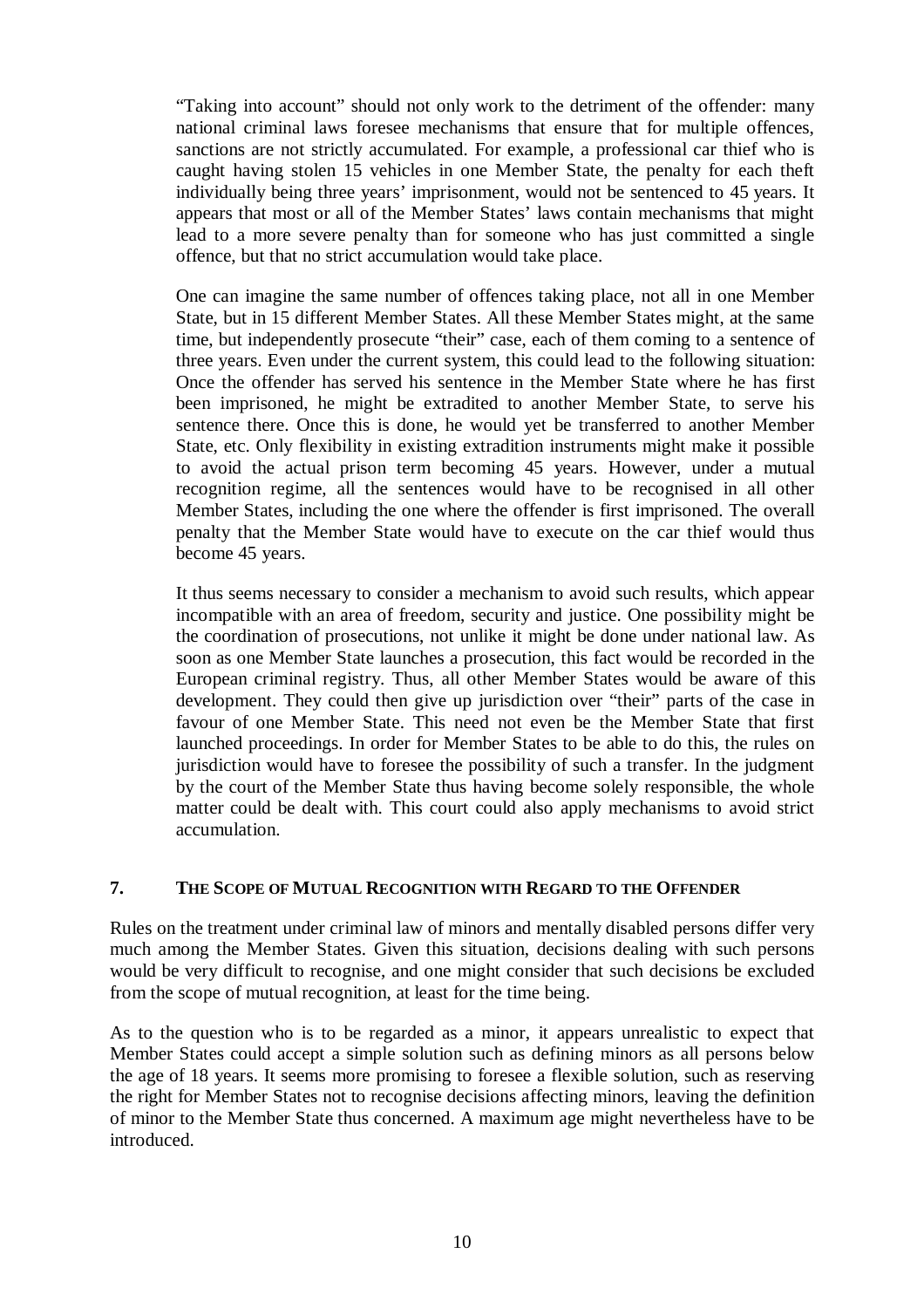#### **8. THE SCOPE OF MUTUAL RECOGNITION WITH REGARD TO THE OFFENCE**

There should be no problems with recognition of final decisions that have been taken in areas where material criminal law has been harmonised or approximated, like corruption, trafficking in human beings or participation in a criminal organisation. Even beyond these areas, there is no a priori reason not to apply mutual recognition. The Tampere conclusions do not exclude that common minimum standards may be necessary, but only with reference to certain aspects of procedural, not substantive,  $law<sup>15</sup>$ . The trend is to improve judicial cooperation under the form of mutual assistance or of extradition procedures in a horizontal way. When facilitation mechanisms of cooperation have been provided in instruments dealing with particular sectors, it was perceived as anticipating a more global approach.

Current international legal instruments on recognition of foreign decisions often foresee that where there is no dual criminality, recognition can be refused  $16$ . If this requirement for mutual recognition were upheld, each validation procedure carried out would have to establish whether it is fulfilled. Not only would this lead to an additional step for each and every validation procedure, but it would considerably lengthen validation procedures in certain cases. For example, it may have to be re-established what the offender actually did. Some elements of fact may not have been relevant under the criminal law of the issuing Member State, and thus not investigated. Under the law of the executing Member State, they might be essential. In such cases, the need could arise to take steps that would be almost equivalent to reopening the case, examining additional evidence, etc. One way to overcome this difficulty might be to exclude from the scope of mutual recognition, some behaviours, which are criminalised in certain Member States, but not in others. Examples are probably very few and relate to particularly sensitive areas (e.g. abortion, euthanasia, press offences, soft drugs offences). However, such an approach could also lead to considerable difficulties when it is necessary to determine whether a certain case falls under an exception or not.

If, on the other hand, the requirement of dual criminality were given up, and no system of jurisdiction that for each case identifies one Member State as exclusively competent were created, one of the following two situations could arise: A Member State sanctions behaviour, which in another Member State is not an offence. The latter Member State would then be obliged to recognise the former Member State's decision, and under certain circumstances would have to enforce a sentence handed down for an act that is not an offence under its law. The opposite situation, where a Member State that regards a certain act as a criminal offence would have to recognise an acquitting decision from a Member State where such acts are legal, could in principle also arise $17$ .

<sup>&</sup>lt;sup>15</sup> Presidency conclusion no. 37.<br><sup>16</sup> See Article 5/b of the 1991 Brussels Convention between the EC Member States on the enforcement of foreign criminal sentences, and Article 4/1 of the 1970 Council of Europe Convention on the

international validity of criminal judgments (ETS 70).<br><sup>17</sup> This could lead to consequences that some might find difficult to accept. For example, in Member State A, euthanasia is a crime, whereas in Member State B, it is legal if the person wishing to die gives his or her consent in a written statement. Both Member States under their national, non-coordinated rules have jurisdiction for the matter. A person having performed euthanasia covered by a written statement wishing to obtain immunity for this act in Member State A could see to it that he or she is prosecuted in Member State B, withholding the fact that the written consent has been obtained. Once the trial has begun, he or she would present the statement, and could be sure of an acquittal, which would then have to be recognised in Member State A.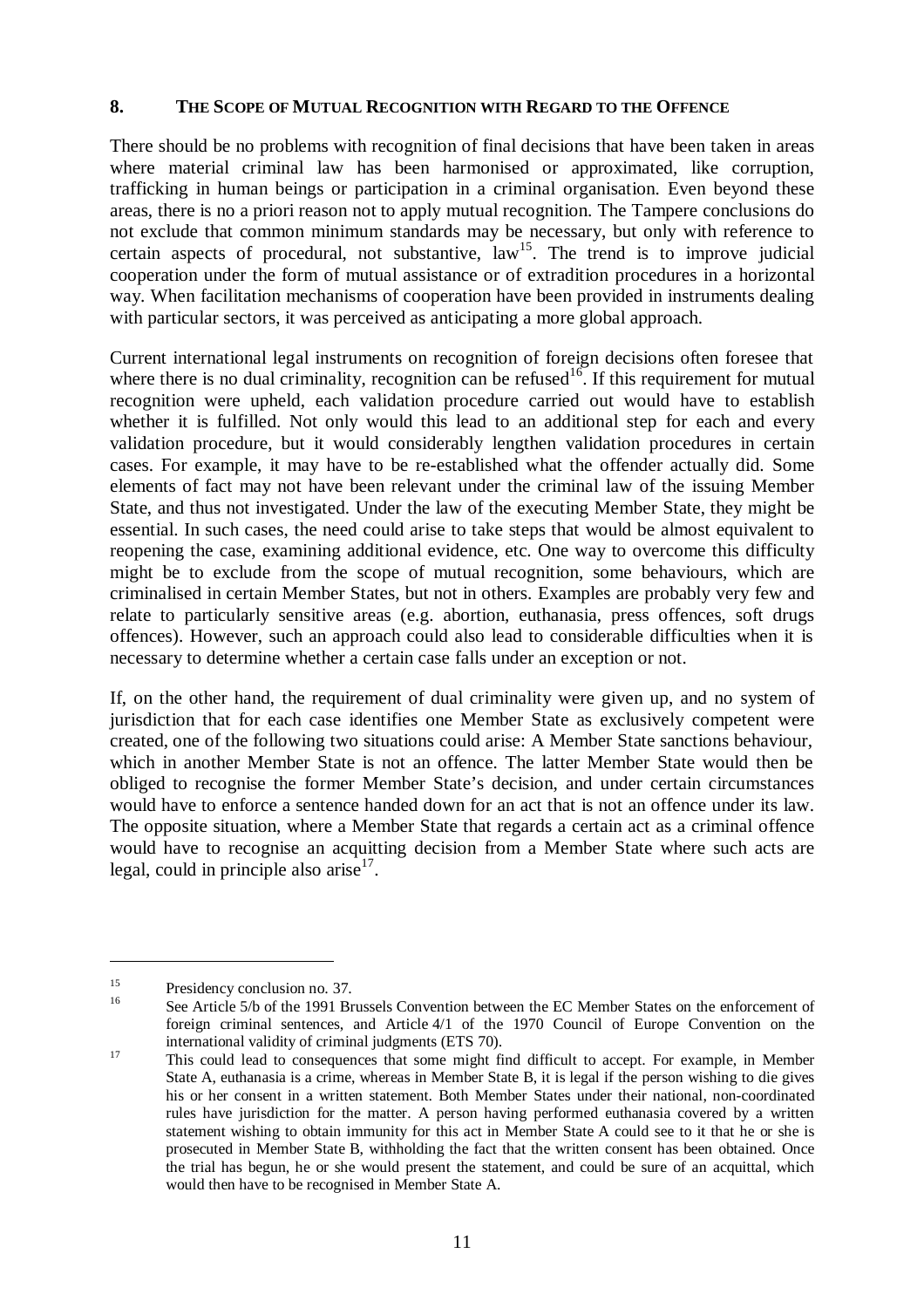It would thus appear that by examining which offences should be covered by mutual recognition, there are further strong arguments for establishing an EU-wide system of jurisdiction (see point 13 below).

A different question is whether mutual recognition should not be reserved for more serious forms of crime. The definition of a serious crime is, however, not entirely homogeneous in various instruments<sup>18</sup>. Bearing in mind the double purpose of mutual recognition, there is however no reason to limit the application of the principle to serious crime (at least with regard to recognition of final decisions). On the contrary, persons convicted for offences that are not seen as serious crimes certainly should qualify for enforcement in their Member State of origin as well as more "serious" criminals. This could significantly increase their chances of successful reintegration into society. Also, there is no apparent reason why decisions dealing with less serious forms of crime should not be taken into consideration when another decision is taken, be it for aggravating, *ne bis in idem*, or other purposes.

## **9. THE VARIOUS TYPES OF SANCTIONS**

The question as to whether mutual recognition would apply whatever the sanction imposed is more difficult. This is nevertheless one of the core issues<sup>1</sup>.

#### **9.1. Custodial Penalties**

In this area, two sets of interests have to be accommodated: the interest of the Member State where the sentence was pronounced to have it enforced, and the interest of the person convicted to have a realistic chance of reintegration into society $20$ .

The latter consideration leads to the conclusion that custodial penalties should as a general rule be executed as close to the social environment into which the offender is to be reintegrated as possible. In most cases, this will be in the offender's Member State of residence.

When a sentence issued in another Member State is executed in a Member State, the question arises which Member State is competent to take decisions relevant for the

<sup>&</sup>lt;sup>18</sup> Compare the 1996 EU Convention on Extradition, Article 2; the 1998 Joint Action on Money Laundering, Article 1b; and the 1995 Convention on Protection of the Community's Financial Interests, Article 2.1.

<sup>&</sup>lt;sup>19</sup> The 1970 The Hague Convention on the International Validity of Criminal Judgements covers deprivation of liberty, fines or confiscation and disqualifications (Article 2), but the requested Member State may refuse enforcement of disqualification. The 1991 Convention on the Enforcement of Foreign Criminal Sentences only covers custodial or pecuniary penalties. The 1998 Convention on Driving Disqualifications by definition only deals with the third category.

<sup>&</sup>lt;sup>20</sup> This is why both the 1970 The Hague Convention on the International Validity of Criminal Judgements and the 1991 Convention on the Enforcement of Foreign Criminal Sentences limit the possibility to enforce a sentence in another country to cases where the person is a national of, or resides within, or is already serving a sentence in that other country. The 1991 Convention on the Enforcement of Foreign Criminal Sentences moreover permits the Member State of residence or nationality itself to ask for the transfer of enforcement. Remarkably enough, none of these instruments provide for the person to be heard on the question as to where the sentence will be served.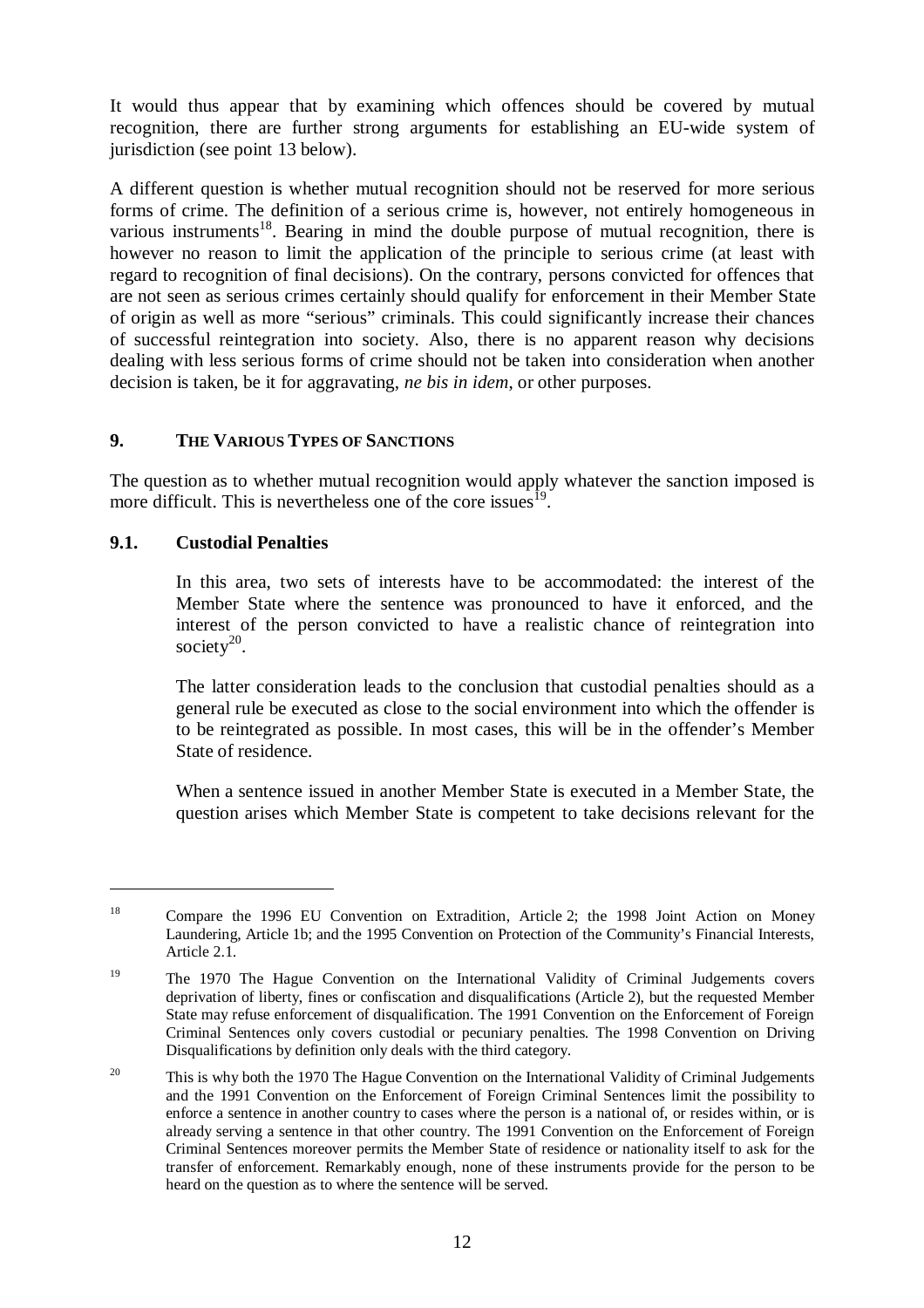execution, such as early release<sup>21</sup>. It would seem that mutual trust should work both ways: while the executing Member State trusts the issuing Member State that the decision it has handed down is correct, the issuing Member State should trust the executing Member State that the way it handles the execution is correct. Thus, it would appear that decisions relevant for the execution, which are based on the behaviour of the prisoner, should fall within the competence of the executing Member State. Practical reasons also speak for this solution: it is the authorities of the executing Member State who are in direct contact with the prisoner and thus best placed to form an opinion on his or her behaviour. It should not be ruled out that the authorities of the issuing Member State be consulted, or at least informed, before a measure is taken. Another option might be that the issuing Member State could impose some limits or conditions at the moment of the transfer (e.g. in order to protect or inform the victim).

Pardons, amnesties and other measures, which are not linked to the behaviour of the sentenced person while in custody, should remain within the responsibility of issuing Member State.

Another question that may have to be addressed is the cost of imprisonment<sup>22</sup>, which can be considerable. Here, one might be able to base one's thoughts on the principle that, whoever is interested in a certain measure to be taken, ought also to bear the financial burden. When a Member State issues a decision sentencing a person to imprisonment, it does so in the implementation of its criminal law policy. One can safely assume that this measure is thus in that Member State's interest. Certainly, there may be an interest of other Member States or rather of society as a whole that certain offenders are kept in prison for a certain period, notably with regard to prevention, but it appears difficult to charge prison costs to society as a whole. Thus, the basic rule could be that it is the issuing Member State that has to bear the cost of imprisonment.

However, the current system seems to be based on the principle that when a state agrees to execute a prison sentence for another state, it will not seek reimbursement of the costs incurred. Maintaining such a system would appear to be less complicated in practice, as it would avoid the administrative effort for making and receiving the payments.

### **9.2. Pecuniary Penalties**

Generally, mutual recognition of final decisions imposing fines should apply to all such decisions, whether the fine is very high or relatively trivial.

It is in particular with regard to the latter cases, where minor infractions such as small traffic offences are sanctioned, that the simple and quick mutual recognition

<sup>&</sup>lt;sup>21</sup> The 1991 Convention on the Enforcement of Foreign Criminal Sentences does not differ fundamentally from the 1970 The Hague Convention on the International Validity of Criminal Judgements with regard to the responsibility regarding enforcement after transfer. It is worth noting in particular that both give competence to the State where the sentence is served to decide on procedures and related measures. Only the Hague Convention however includes explicitly conditional release among these measures.

<sup>&</sup>lt;sup>22</sup> The issue of costs involved in keeping the person in custody is not addressed in the existing conventions, nor does the financial burden give any ground for refusal to enforce the sentence pronounced in the other State.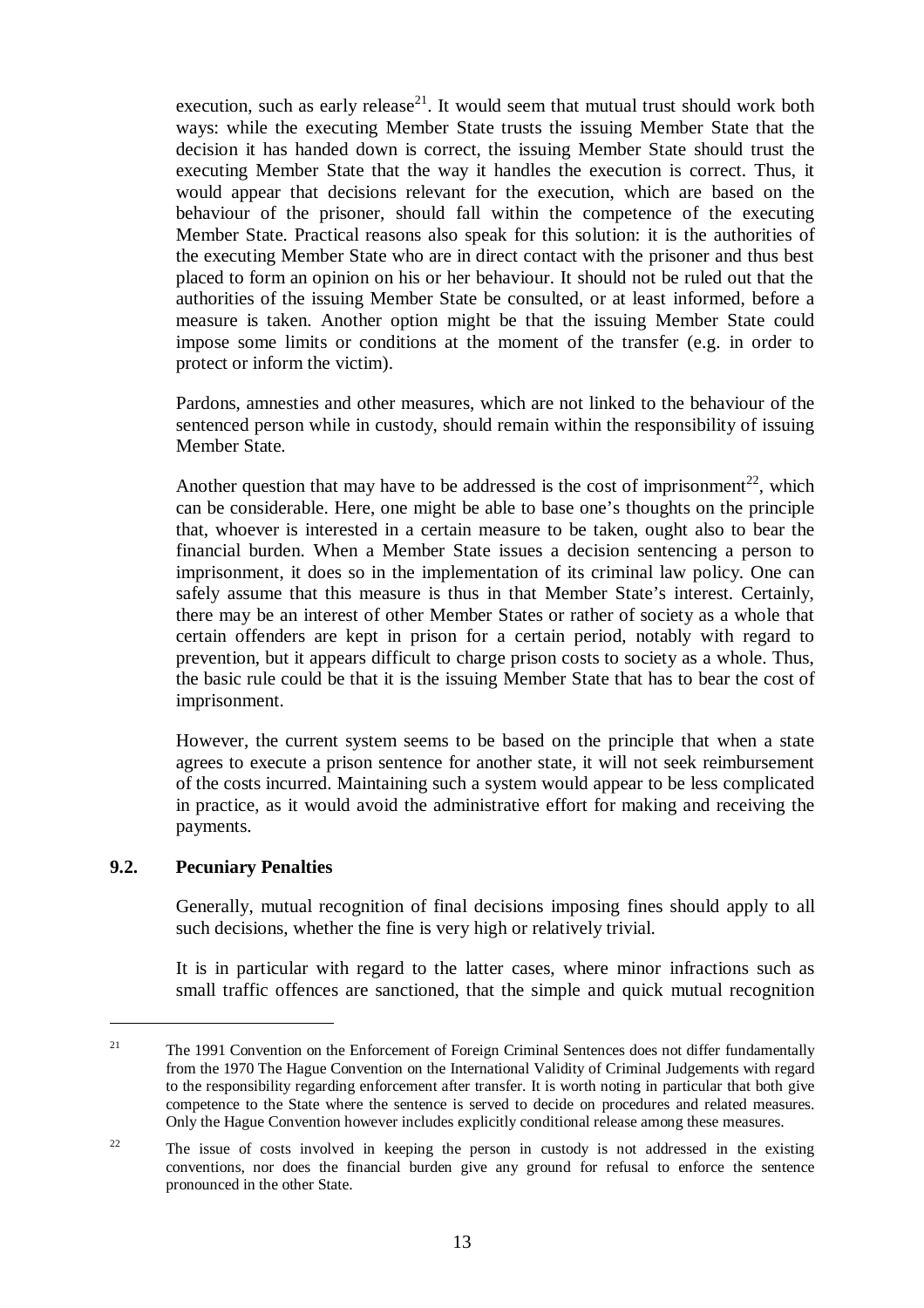regime shows its advantages. Conventional international enforcement would incur costs that would in many cases be higher than the fine imposed. However, not enforcing minor fines in other Member States would send the wrong signal: this could lead to the impression that as long as one makes it across the border, fines pronounced for offences committed abroad will not be executed, which would not seem to be in line with the concept of an area of freedom, security and justice. On the other hand, it seems that it would be difficult to accept for a citizen who has committed a minor infraction that just because the offence was committed in another Member State, he or she would have to pay procedural costs far exceeding the fine itself. A fine collection system based on mutual recognition could be simple and thus could be expected to only incur low procedural costs.

Three key issues arise. First, the fine imposed sometimes exceeds the maximum fixed in the enforcing Member State for the same offence – this relates to the fundamental choice between direct, full enforcement and conversion into a new decision in the Member State of enforcement. In most cases, it amounts to deciding whether equal treatment<sup>23</sup> between offenders having committed the acts in the same Member State prevails over equal treatment between offenders of the same nationality or residing in the same Member State.

Secondly, there is a difficulty linked to the possible difference in nature between decisions imposing a fine. It may sometimes be necessary to follow administrative or civil proceedings to recover the amount due. The 1991 Convention on the Enforcement of Foreign Criminal Sentences tries to solve this question when the penalty is imposed on a legal person by offering the requested Member State the possibility to indicate its willingness to recover in accordance with its provisions on civil procedure in enforcement matters (Article 9 (2)).

Thirdly, the question needs to be addressed how the collected fines will be divided between the two states involved. There are three options: either the executing Member State keeps the money collected, or it transfers it to the issuing Member State, or the two Member States share. The first option would incur the least administrative effort, the second considerably more, and the third would be the most complicated to administer in practice. An argument for the second alternative might be that the original decision in most cases foresees that the funds are to be paid to the state whose authorities have issued the decisions. If one wishes to recognise also this aspect of the decision, then the money should be made available to the issuing Member State. No matter which option is chosen, mechanisms may have to be found to compensate the executing Member State for the cost of collecting the fine, and one solution might be that the executing Member State acquires the right to charge the person fined, just as would be the case when collecting a fine levied in a national procedure.

#### **9.3. Confiscation**

As regards confiscation, the principles established for the recognition and enforcement of pecuniary penalties should be applicable, at least for confiscation of

<sup>&</sup>lt;sup>23</sup> The use of the term "equal treatment" in this context is in no way meant to exclude the possibility for the decision to be individualised, e.g. according to the financial means of the offender, his obligations towards other persons, such as alimony, etc.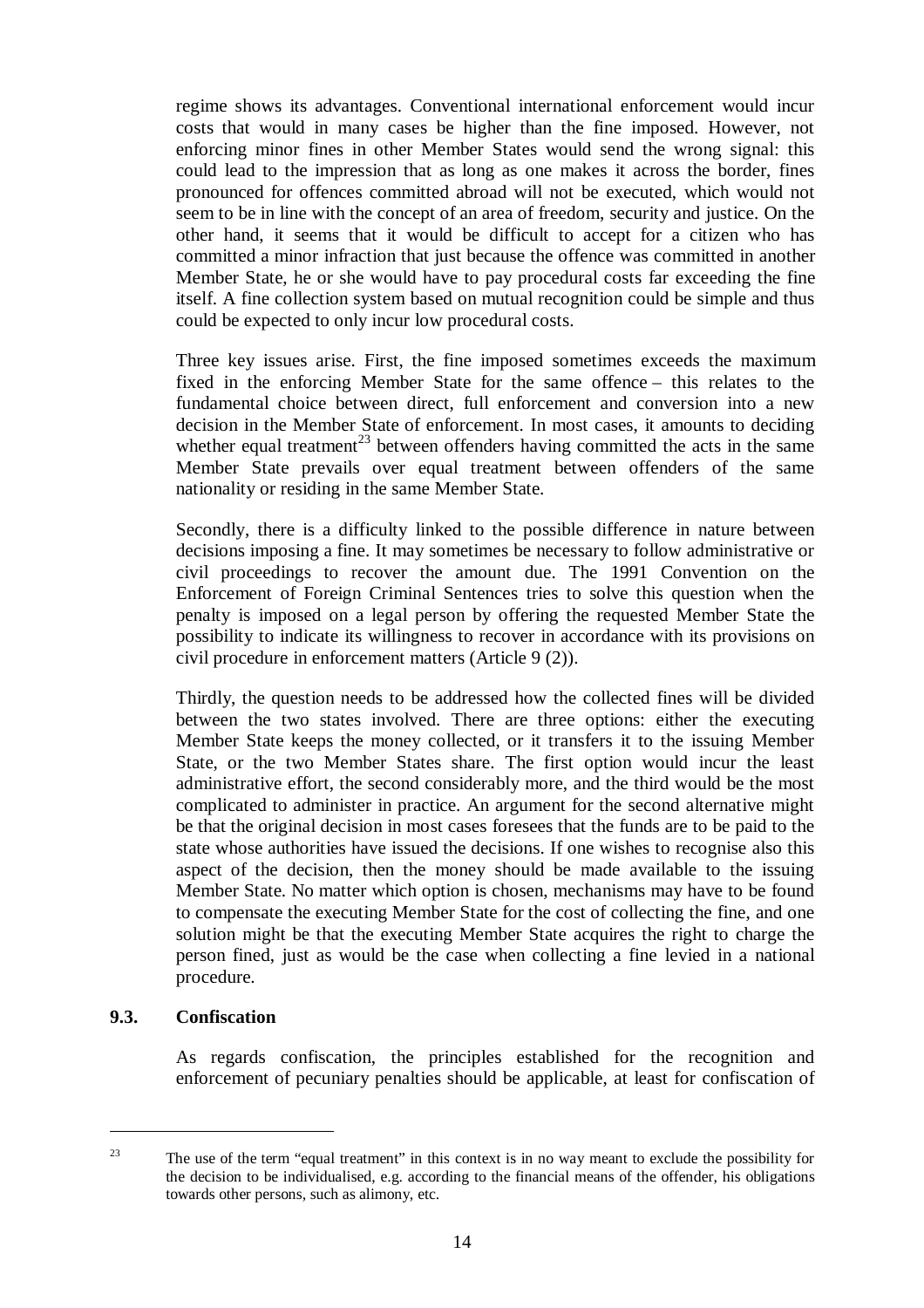funds, be it cash or money in bank accounts. For the confiscation of other assets, the principles may have to be adapted, though one should still be able to follow the basic lines.

One aspect that may require particular attention with regard to confiscation is the protection of the rights of crime victims and bona-fide third parties.

### **9.4. Alternative Sanctions**

Some legal systems have developed sanctions other than the "classic" ones, such as orders to provide a service to the community.

Two kinds of difficulties might arise: The first is linked to the fact that alternative sanctions are often characterised by a restorative element. For example, the offender is obliged to take action beneficial to the community as a whole or to do something for the benefit of the victim(s) of the offence. With regard to this, there is a need to balance the potential benefit for the community or individual victim against whom the offence was directed with the benefit of permitting the offender to render the service in the Member State where he or she is socially integrated. Executing a community service in another Member State would not help the community against whose values the offence was directed. On the other hand, having to perform community service far from one's home would make for a much harsher penalty.

Secondly, some Member States have developed alternative measures to a lesser degree and may not have the appropriate social environment and monitoring bodies: transferring the implementation of the measure there may not achieve the intended educational effect. Given this potential difficulty, it might be preferable to start a comparative analysis with a view possibly at a later stage to put in place a cooperation mechanism, which could facilitate an agreement between the Member States concerned.

Therefore, whereas in principle mutual recognition of alternative sanctions should follow the same guidelines as that of custodial or pecuniary penalties, it seems legitimate, due to the wide range of types and modalities of measures that could fall within that category, to leave more discretion to the Member States concerned. Each of them could ask for the transfer but the requested Member State would not be obliged to consent.

## **9.5. Disqualifications**

If, after having been subject to a decision as foreseen under point 3.2 that has prohibited the exercise of a function or a profession, blacklisted for public expenditure, forbidden to exercise activities which imply contact with children, or otherwise disqualified, the person concerned simply crosses the border and exercises that function, applies for a public contract or receives a grant in the neighbouring Member States, the effect of the sanction would be largely neutralised. The Commission is fully aware that extending the effect of disqualifications beyond the Member State in which they have been pronounced could be seen as an aggravation of the situation of the sentenced person, but this measure appears necessary in order to avoid the effects described above, which would be incompatible with an area of freedom, security, and justice. Therefore, particular efforts should be undertaken to overcome the obstacles to mutual recognition of disqualifications.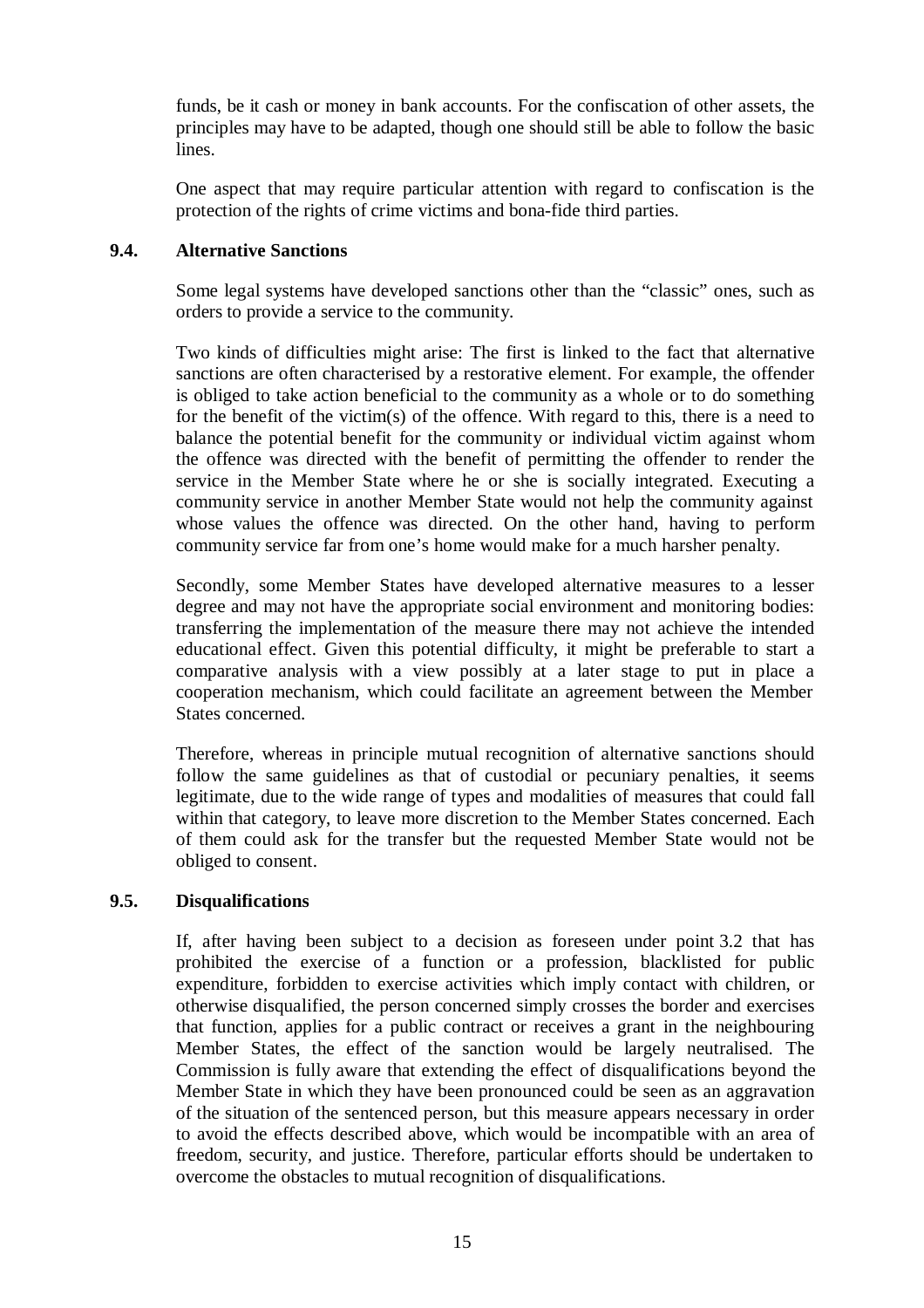Mutual recognition of disqualifications (and of similar measures like prohibition to exercise some activities) raises completely different practical issues than the sanctions discussed above. Many disqualifications and similar sanctions, such as those pronounced with regard to rights to perform certain professional activities, if they are to be effective in the context of the internal market, must be recognised and enforced throughout the Union. Mutual recognition here must be multilateral, indeed Union-wide, and compliance with the decision must be controlled until its expiry. There seems to be no other way of rendering this possible than to create registers, into which decisions would be entered as soon as they are taken (or have become final), in a determined format indicating as a minimum the identification data of the disqualified person or entity, the activities prohibited and the length of the sanction. It is a considerable task entailing the same difficulties as encountered with the database on persons who have committed offences in connection with organised crime, which was included in the recently developed EU Strategy against Organised Crime<sup>24</sup>. In particular, data protection issues are at the core of the work and access to such a register is a complex issue: how, for instance, would the regulatory bodies responsible for supervising the activities be informed (e.g. in the financial sector or in the educational world, depending on the nature of the disqualification)?

### **10. PROTECTION OF INDIVIDUAL RIGHTS**

In conclusion no 33 of its Tampere meeting, the European Council expresses the opinion that enhanced mutual recognition would also facilitate the judicial protection of individual rights. It must therefore be ensured that the treatment of suspects and the rights of the defence, would not only not suffer from the implementation of the principle, but that the safeguards would even be improved through the process. The cornerstone for any thoughts in this area remains the 1950 European Convention on Human Rights, and in particular its Articles 5, 6 and 7. Some specific aspects of procedural law could nevertheless be spelled out in more detail, for instance the conditions under which legal advice and interpretation are provided. The same can be said for particular types of procedures such as streamline procedures for offenders caught red-handed or procedures in absentia25.

### **11. ASPECTS OF PROCEDURAL LAW ON WHICH COMMON MINIMUM STANDARDS ARE CONSIDERED NECESSARY**

Conclusion no 37 of the Tampere Special European Council asks for work to be launched on those aspects of procedural law on which common minimum standards are considered necessary in order to facilitate the application of the principle of mutual recognition, respecting the fundamental legal principles of Member States. The European Council thus acknowledges that mutual recognition cannot entirely replace approximation of law, but that the two should go hand in hand.

<sup>&</sup>lt;sup>24</sup> The prevention and control of organised crime: a European Union strategy for the beginning of the new millennium (OJ C 124 of 3 May 2000). See also point 5 above.

<sup>&</sup>lt;sup>25</sup> The 1970 Convention on the International Validity of Criminal Judgements contains an entire section devoted to judgements delivered in absentia.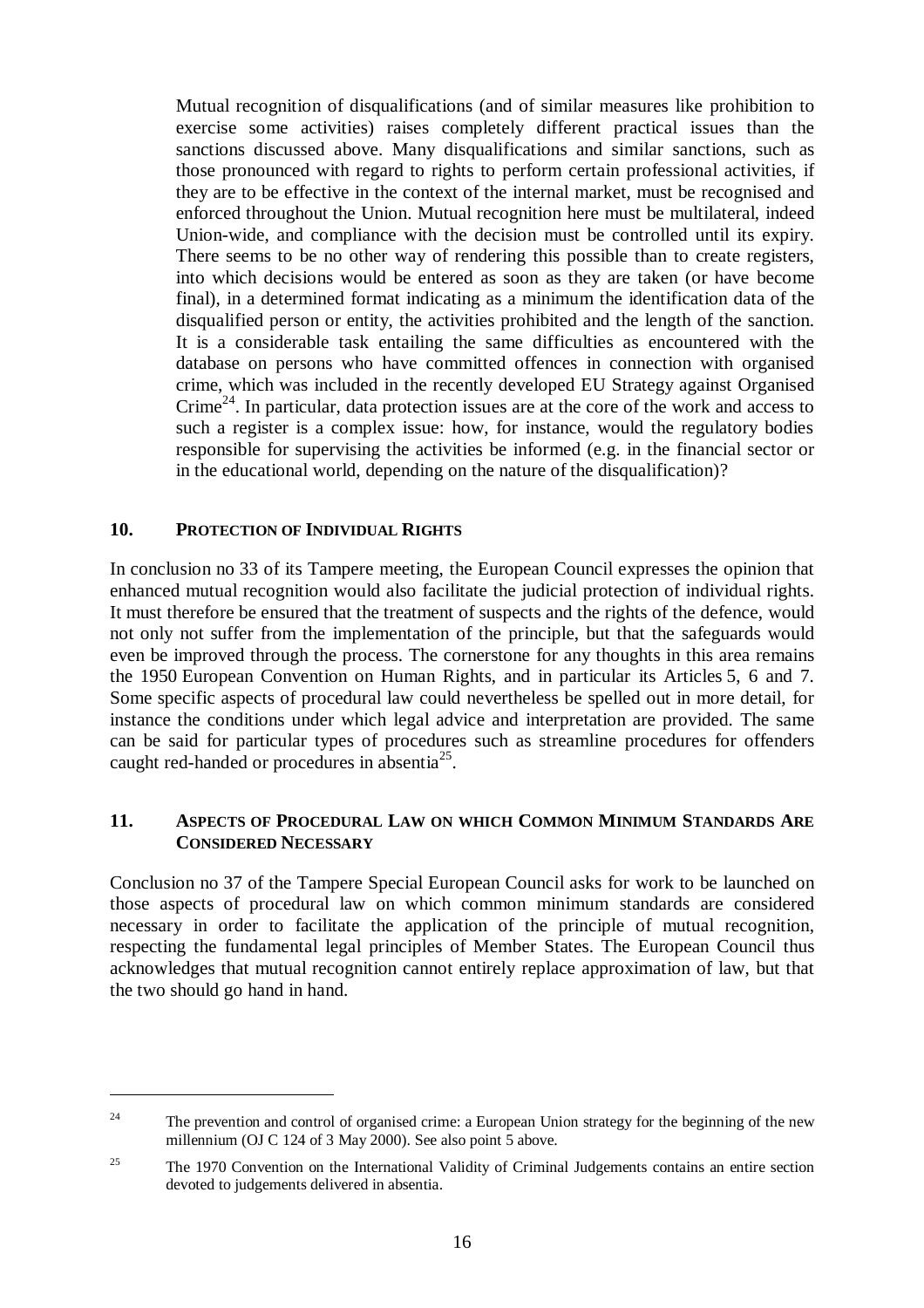It will therefore be necessary to determine in which fields such common minimum standards are necessary in order to ensure the necessary mutual trust that makes mutual recognition possible, and in a second step to establish these standards themselves.

Areas in which common standards might be considered necessary could be:

- The protection of the accused in the procedure, with regard to rights of the defence such as: access to legal advice and representation, interpretation and translation in cases where the accused does not know the language of the procedure well enough, access to court (in case of administrative procedures at the level of appeal)
- The protection of the victim of the offence, with regard to the possibility of being heard in the criminal procedure, the possibility to present evidence, etc.

# **12. THE VALIDATION ("EXEQUATUR") PROCEDURE**

Ideally, there should be no need at all for such a procedure: mutual recognition would work directly and automatically, without any additional procedural step. In practice, this seems impossible in most cases. Where the decision is in a language other than the one(s) that the person(s) and authorities concerned understand, it will at least be necessary to translate the text. Furthermore, it would seem necessary that a check be carried out whether the decision actually is a decision as defined under point 3.2 and originates from an authority that is competent to take such decisions.

If one decides to limit the scope of mutual recognition in any way, the validation (authentication) procedure would have to include a step that ensures that the decision taken is within the scope. If one demands respect for certain procedural safeguards as a condition for recognition, checks to that extent may have to be introduced. Indeed, with every additional point that one foresees to be checked before a decision is recognised in the executing Member State, the validation procedure becomes more complicated and lengthier, thereby detracting from mutual recognition's main advantages, speed and simplicity. Too heavy a validation procedure would have the effect of only allowing a mutual recognition regime that in practice would work very much as the traditional "request" regime.

The practical considerations made with regard to the various types of sanctions indicate that it might be necessary to foresee different validation procedures for different decisions. For example, where the type of sanction imposed does not exist in the executing Member State, a more elaborate conversion procedure might be necessary.

## **13. PREVENTING CONFLICTS OF JURISDICTION BETWEEN MEMBER STATES**

Article 31/d TEU foresees that common action on judicial cooperation in criminal matters shall include preventing conflicts of jurisdiction between Member States.

The current situation is that many criminal laws provide for several grounds of jurisdiction, which is reflected in various EU instruments<sup>26</sup>. The problem becomes particularly prominent

<sup>&</sup>lt;sup>26</sup> See, for example, Joint Action of 24 February 1997 concerning action to combat trafficking in human beings and sexual exploitation of children, Title II/A/f (OJ L 63 of 4 March 1997); Convention of 26 May 1997 on the fight against corruption involving officials of the European Communities or officials of the Member States of the European Union, Article 7 (OJ C 195 of 25 June 1997), Joint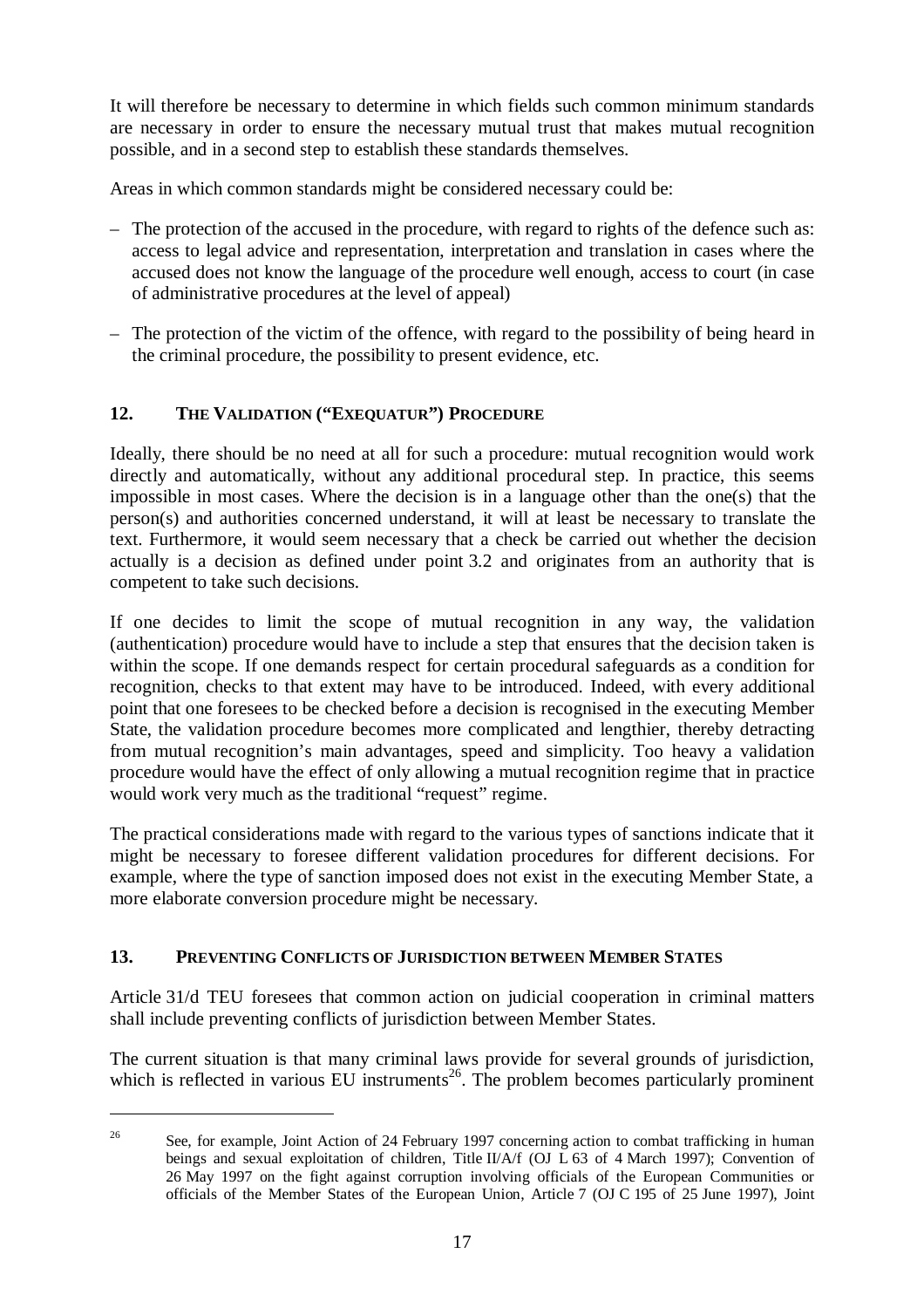in cases where universal jurisdiction is applied, as foreseen by several legal instruments<sup>27</sup>. As a consequence, it is not unusual for several Member States to have competent jurisdiction. There is neither a rule of lis pendens nor any ranking between the grounds of jurisdiction, only an incentive sometimes to co-ordinate and, to the extent possible, centralise prosecutions $^{28}$ .

It is already among the tasks of the contact points within the European Judicial Network to facilitate co-ordination in cases of a series of requests from local judicial authorities<sup>29</sup>. Moreover, the 1998 Vienna Action Plan adopted by the Council and Commission<sup>30</sup> envisages an examination, within five years of the entry into force of the Amsterdam Treaty, of the possibility of creating a register of pending cases, precisely as a way of preventing conflicts of jurisdiction. In the absence of a ranking of competent jurisdictions, all one could do would be to foresee a derogation from mutual recognition in cases where the recognising Member State has jurisdiction and does prosecute or had jurisdiction but decided not to take proceedings<sup>31</sup>. This, however, appears like a serious undermining of the principle of mutual recognition.

### **13.1. Coordination**

One way to settle conflicting claims to jurisdiction between Member States and consequently multiple prosecutions might be to develop criteria for ranking claims to jurisdiction, and to charge an existing or yet to be created body with deciding which Member State is competent on a case-by-case basis, taking into account these criteria. This task might be entrusted to Eurojust, the Court of Justice, or another body.

However, if this set of guidelines were to leave a margin of appreciation for the deciding body, the body might be put into a particularly difficult situation when dealing with highly political cases. When using its discretion in filling the margin of appreciation, it can expect to be subject to intense criticism, whichever way it decides. If the body were able show that its decision is based on established rules, it could still expect to draw criticism, notably from those who might think that the rules should have been interpreted differently, but this should be much easier to bear than in the former case.

Action of 21 December 1998 on making it a criminal offence to participate in a criminal organisation in the Member States of the European Union, Article 4 (OJ L 351 of 29 December 1998), Joint Action of 22 December 1998 on corruption in the private sector, Article 7 (OJ L 358 of 31 December 1998).

<sup>&</sup>lt;sup>27</sup> E.g. 1997 Joint Action Concerning Action to Combat Trafficking in Human Beings and Sexual Exploitation of Children.

<sup>&</sup>lt;sup>28</sup> As in Article 6 of the 1995 Convention on the Protection of the European Communities' Financial Interests or in Article 4 of the 1998 Joint Action on Participation in a Criminal Organisation.

<sup>&</sup>lt;sup>29</sup> See Article 4(3) of the Joint Action on the Creation of a European Judicial Network (OJ L 191 of 7 July 1998). The improvement of the operational capacities of the network is currently under discussion.

<sup>&</sup>lt;sup>30</sup> Action Plan of the Council and the Commission on how Best to Implement the Provisions of the Treaty of Amsterdam on an Area of Freedom, Security and Justice (OJ C 19 of 23 January 1999). See the Action Plan's point 49(e).

 $31$  Article 6(e) and (f) of the 1970 Convention on the International Validity of Criminal Judgements introduces such motives for not enforcing a decision.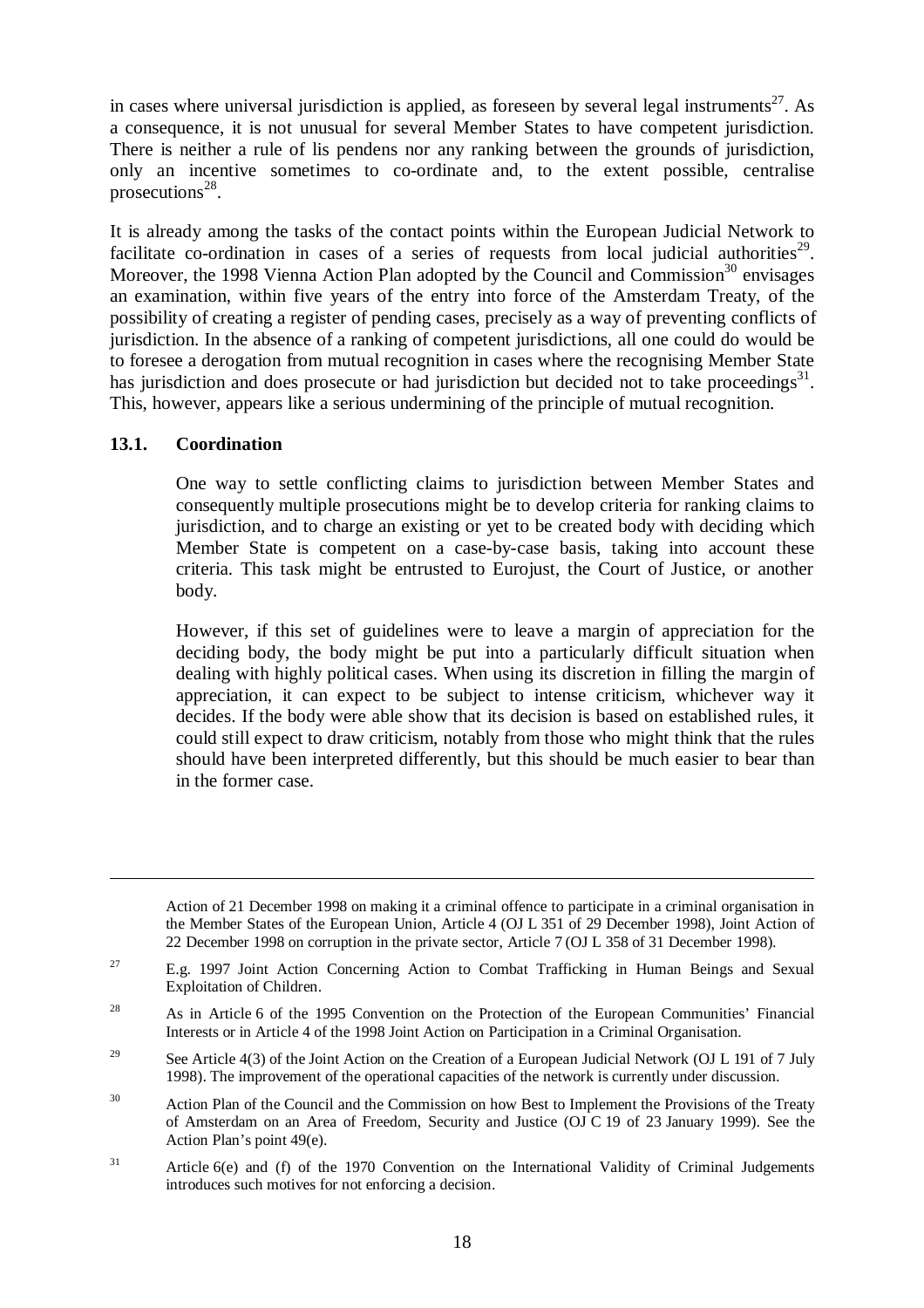#### **13.2. EU Rules on Exclusive Jurisdiction**

With the introduction of mutual recognition, the moment appears to have come for the existing system, by which a number of Member States could have jurisdiction for the same offence, to be complemented by rules clearly designating one Member State. The rules on jurisdiction should not only prevent positive conflicts of jurisdiction (where two or more Member States want to judge a certain matter), but also negative conflicts of jurisdiction (where no Member State wants to judge a certain matter).

Where it is clear according to commonly established rules that the authorities of (only) one Member State are competent to pronounce on a certain case, it will be much easier for the other Member States to recognise and thus accept such a decision than in a situation where it might as well have been their own authorities who would have been competent to decide. This holds true both for differences in material criminal law as well as in procedural criminal law: even in cases where dual criminality is not fulfilled, the Member State required to enforce a decision on an act that under its own law is not an offence should find this easier to accept given that it is based on commonly agreed standards regulating who is responsible for a particular case. Regarding procedural law, there are differences e.g. concerning the so called "principe d'opportunité des poursuites" (opportunity principle). Those Member States adhering to this principle leave it up to the prosecution services to decide, when evidence has been gathered that indicates that an offence has taken place, whether to launch a prosecution. Other Member States have a system under which prosecution is obligatory under such circumstances. Again, where a Member State whose prosecution system is based on the opportunity principle has jurisdiction under the commonly established rules, and its prosecution services have decided not to bring charges, the other Member States, who would not have jurisdiction, should find it easier to accept such a decision, and to be excluded from bringing charges themselves.

It could be argued that by creating such a system of mutual recognition linked to rules on jurisdiction, Member States would be compensated for the loss of sovereignty they have to accept when recognising other Member States' decisions by being given a sphere of competence in which it is up to them to lay down the criminal law rules. This sphere of competence would be extended by the fact that the other Member States would recognise the decisions made within these rules. One could say that the territoriality as a criterion for sovereignty would be replaced by other criteria, which could in many cases be expected to still be based on territoriality. For example, one of the main criteria for jurisdiction could be where the offence has been committed.

Another argument for a clear set of rules on jurisdiction is the need to prevent "forum-shopping". This should be made impossible no matter which party to the procedure tries to do it, be it the prosecution or the defence.

In most cases, the competent authorities of the Member States (potentially) involved could determine whether the case is for their Member State to take action on or not by interpreting themselves the rules of jurisdiction. Only where the rules are not clear with regard to a specific case or where Member States might – for whatever reason – insist on their competence, could it become necessary to refer the issue to a European body for a decision on the jurisdictional issue. This task could be entrusted to the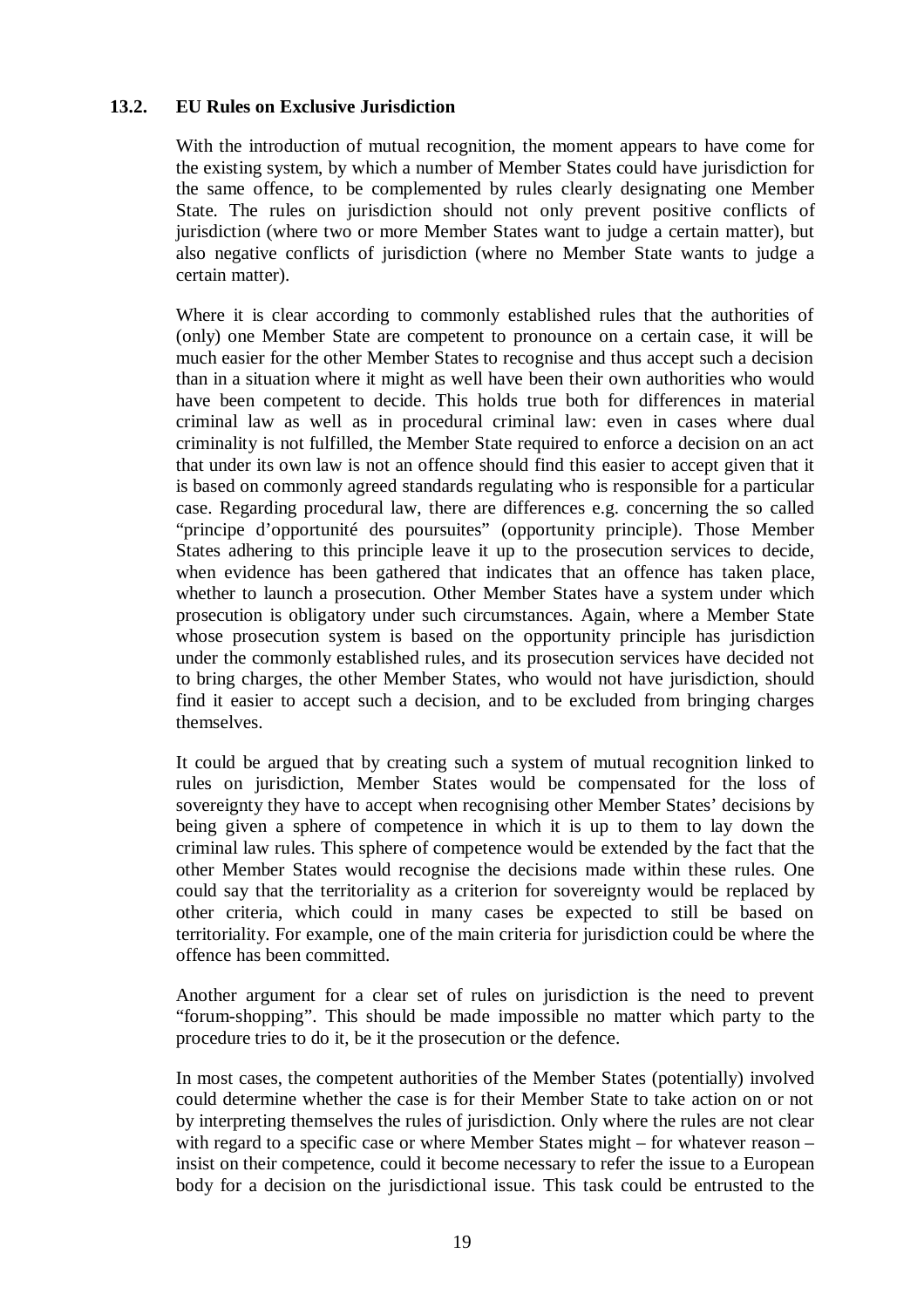European Court of Justice<sup>32</sup>, to EUROJUST, or to a similar body. No matter what solution is chosen, the ability to speedily decide on jurisdiction questions would be essential.

A disadvantage of establishing a set of rules on the distribution of jurisdiction among the EU Member States is that in order to agree on such a set of rules, a considerable negotiating effort may become necessary. Then again, this could be seen as a "once and for all" effort, as it would eliminate the necessity to deal with the question of jurisdiction in each and every case where two or more Member States' jurisdictions might be involved. Nevertheless, every validation procedure would have to check whether the issuing Member State was actually competent to take the decision that is to be recognised. This should in most cases not be too much of a burden, especially if the rules on jurisdiction are clear and well-drafted, but one might nevertheless have to expect that sometimes complicated cases would require a considerable effort $^{33}$ .

There may be cases where Member States will always want to have jurisdiction, no matter where the relevant acts are committed, e.g. with regard to crimes against their national interest, such as attacks against their officials, or breaches of official secrets / national security legislation. Where such exceptions are made to the territoriality principle, they should correspond to a loss of jurisdiction for the Member State on whose territory the act has taken place, in order to avoid the problems arising from the combination of multiple jurisdiction and mutual recognition, as described above. If no such single jurisdiction can be established, it would have to be considered to exempt these issues from mutual recognition.

<sup>&</sup>lt;sup>32</sup> Possibly in a similar way to the one foreseen under the Protocol concerning the interpretation by the Court of Justice of the 1968 Brussels Convention - signed in Luxembourg on 3 June 1971 (OJ L 204 of 2 August 1975. Consolidated version in OJ C 27 of 26 January 1998).

<sup>&</sup>lt;sup>33</sup> Establishing a system whereby jurisdiction for a certain case is accorded to a certain Member State, and the jurisdiction of all other Member States is thus excluded, could also have consequences with regard to international obligations Member States may have entered into. EU Member States may have agreed towards third countries or international organisations to establish jurisdiction for certain cases. Under an EU system of exclusive jurisdiction, it may be that jurisdiction falls to another Member State, and the first Member State would indeed not have jurisdiction. Whether this would make it necessary to amend existing instruments that create obligations for Member States towards third countries or international organisations appears to depend largely on how they regulate their relationship to other instruments.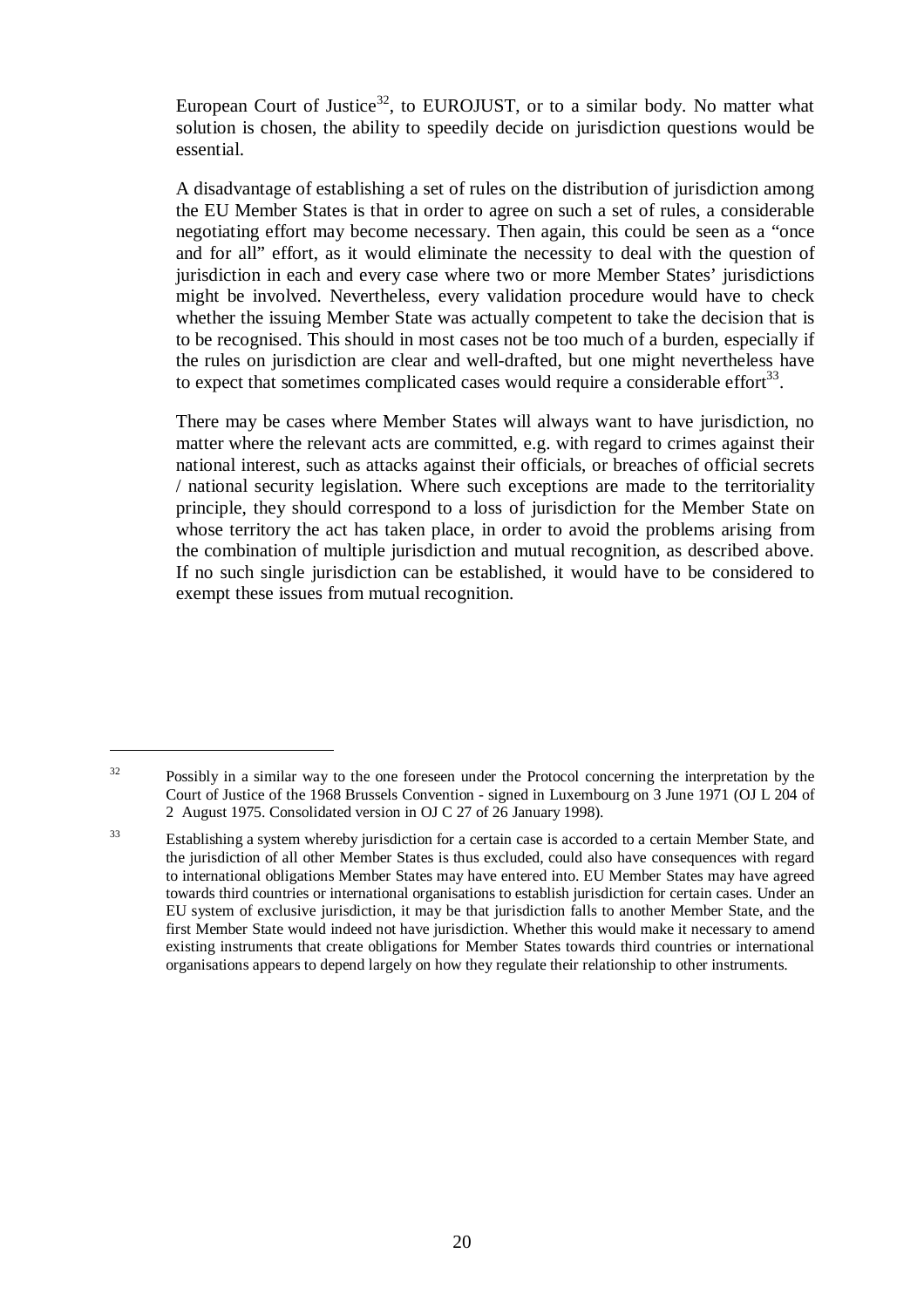#### **COMMISSION'S CONTRIBUTION TO WORK ON THE PROGRAMME OF MEASURES TO IMPLEMENT THE PRINCIPLE OF MUTUAL RECOGNITION**

Work on mutual recognition of final decisions in criminal matters could be undertaken in packages dealing with matters that will create a need to answer the same or similar questions. Out of each package, one or several legal instruments could emerge. When discussing the packages, a number of basic questions regarding mutual recognition will have to be borne in mind, notably relating to double criminality, total or only partial recognition, the validation procedure, and the procedural conditions that have to be met in the issuing Member State in order for the decision to be recognisable in the recognising Member State.

The packages are:

- Mutual recognition of decisions imposing monetary fines in general (beyond road traffic offences).
- Measures dealing with the criminal history of a person. In a first stage, European forms should be developed which would allow courts and prosecution services to easily send a demand to the competent (central, one would hope) authorities of all other EU MS to find out whether a person they are dealing with has a criminal history there. In a second stage, a central European Criminal Registry should be created.
- EU rules on exclusive jurisdiction for final decisions in criminal matters Alternatively, if it were preferred not to embark on the exercise to define common EU jurisdiction rules, questions related to clarification of the *ne bis in idem* principle, as well as the coordination of prosecutions must be addressed. This should be done in parallel with ongoing work on EUROJUST, for which the Tampere European Council has set a deadline of the end of 2001.
- Disqualifications, alternative sanctions, judicial control of individuals An inventory of existing sanctions may have to be established. Cooperation with the future European Forum on Crime Prevention might be sought.
- Confiscation following freezing of assets The outcome of work on freezing of assets will have to be taken into account in order to ensure that the two stages are compatible.
- Execution of prison sentences passed in another Member States. This should be dealt with in the context of measures regarding the transfer of persons (instead of formal extradition). An evaluation of the current extradition situation among the EU MS, including the existing legal instruments, might be called for.

As this Communication only deals with a part of the whole field of mutual recognition, the Commission does not think it useful to establish deadlines for the measures outlined above. It will only be meaningful to set deadlines for individual measures in the preparation of the programme, which will cover all measures to be taken with regard to mutual recognition.